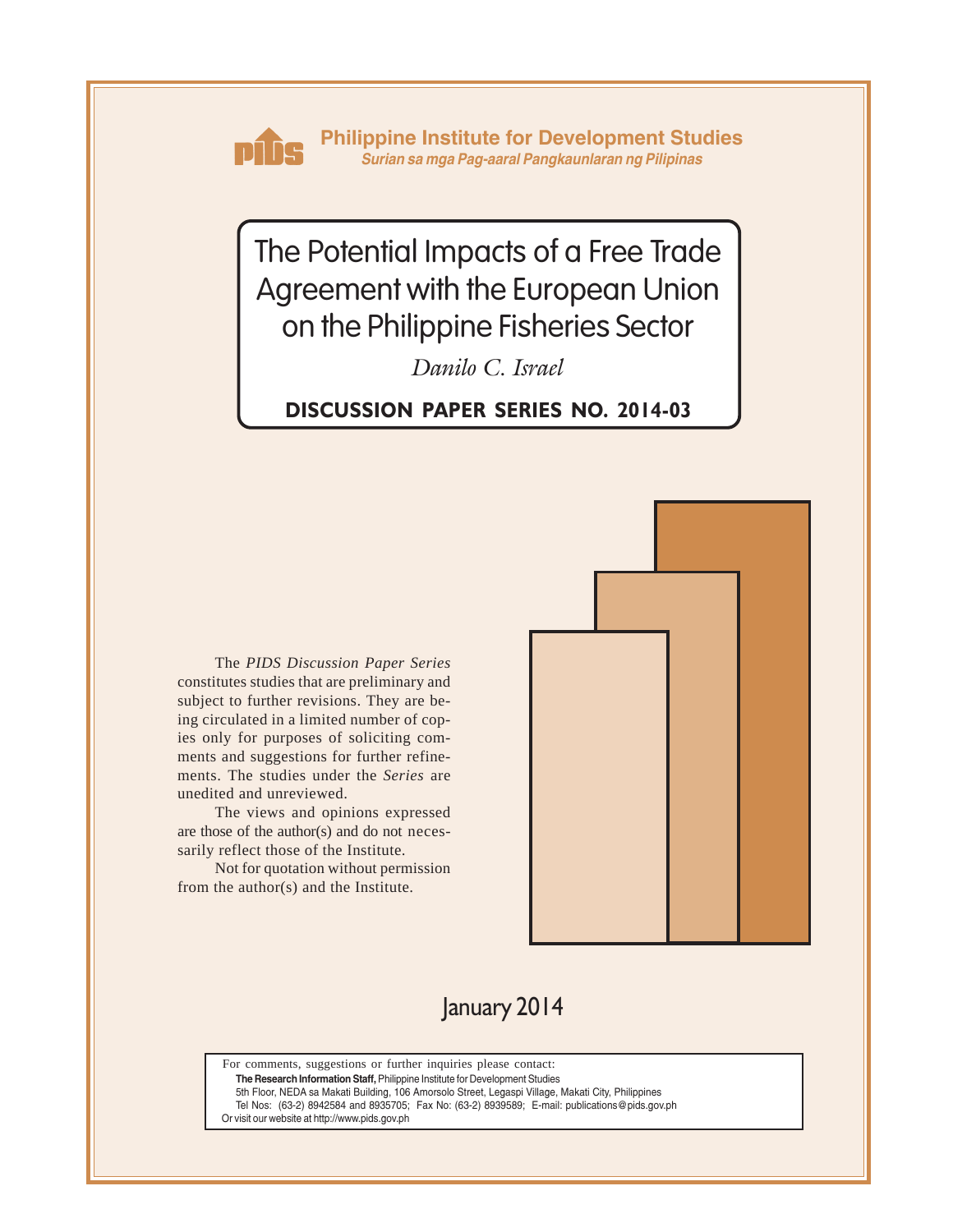# **The Potential Impacts of a Free Trade Agreement with the European Union on the Philippine Fisheries Sector**

Danilo C. Israel Philippine Institute for Development Studies

#### **Abstract**

This study assessed the likely economic, distributional and fisheries resource impacts of a potential free trade agreement (FTA) between the Philippines and EU on the fisheries sector of the former. The study used secondary data from institutional sources and results and findings of past studies. Among others, the study found that a) the elimination of tariffs will likely increase fisheries outputs and exports as well as help reduce poverty in the fisheries sector and the general population; b) the elimination of tariffs will likely diversify the currently limited country destinations and number of exported fisheries products of the Philippines to the EU; c) other than tariffs, there are non-tariff measures (NTMs) that significantly impede freer flow of fisheries products from the Philippines to the EU that need to be considered; d) some participants in the Philippine fisheries sector will gain from an FTA while others will lose but the net benefits to the sector and economy is not known; and e) increase in fisheries exports due to the FTA will likely worsen fisheries resource overexploitation although the inflow of cheaper imported fish will tend to reduce the overexploitation. The study concludes, among others, that if a Philippines-EU FTA materializes it should not only reduce or eliminate tariffs in fisheries products but also the NTMs. It also argued that the government should provide safety nets for the fisheries participants who are going to be disadvantaged by the FTA and implement the needed resource and environmental management that will allow sustainable exploitation of fisheries resources even with increased trade.

Keywords**:** Philippine Fisheries Sector, Philippines-EU Free Trade Agreement (FTA), Fisheries Trade, Fisheries Tariffs, Fisheries Non-Tariff Measures, Economic, Distributional and Resource Impacts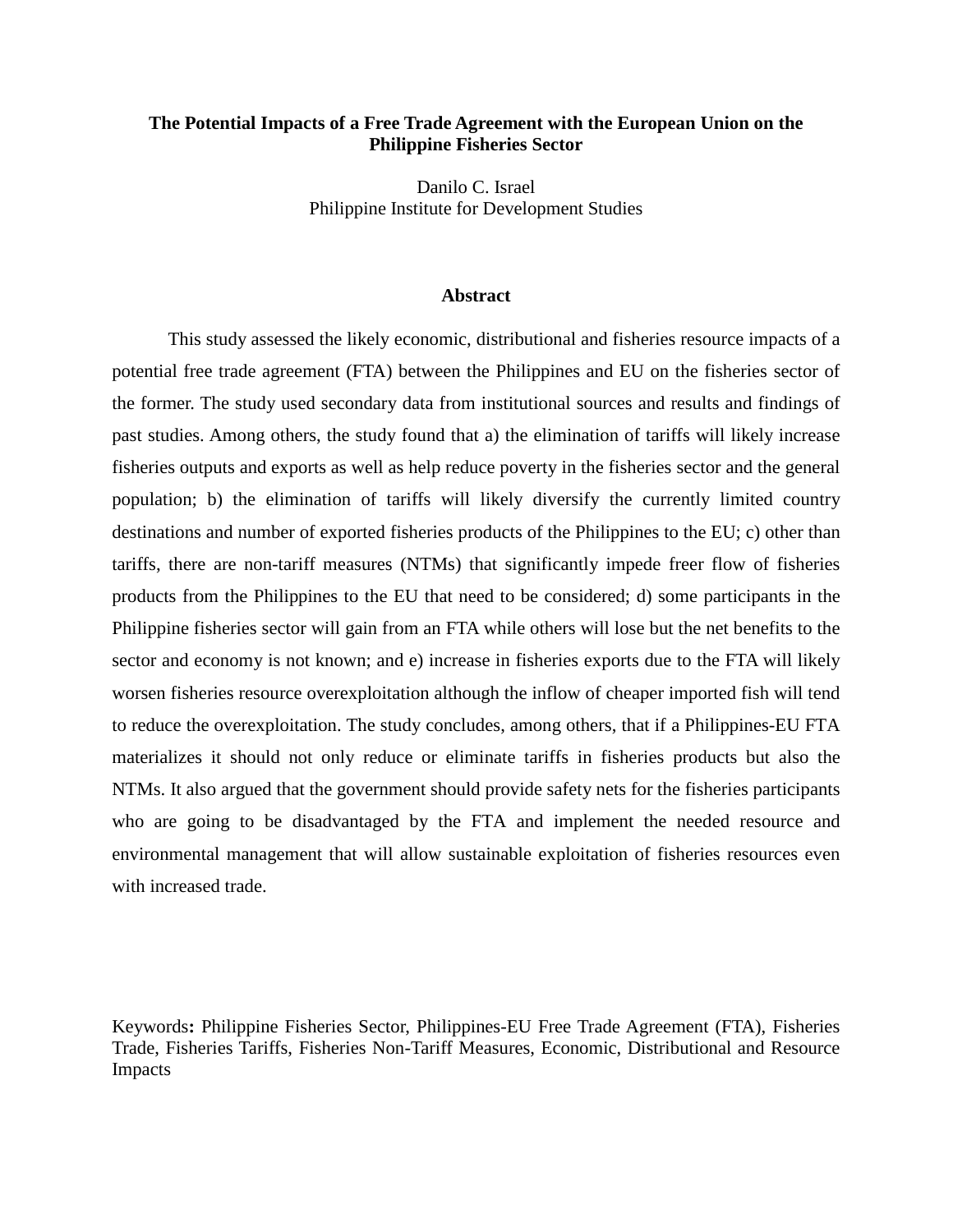# **The Potential Impacts of a Free Trade Agreement (FTA) with the European Union on the Philippine Fisheries Sector**

Danilo C. Israel $<sup>1</sup>$  $<sup>1</sup>$  $<sup>1</sup>$ </sup>

## **I. Introduction**

#### *1.1 Background*

 $\overline{a}$ 

Fisheries products are important and growing components of the exports of the Philippines to the European Union  $(EU)^2$  $(EU)^2$ . The share of fisheries exports (particularly fish, crustaceans, molluscs, aquatic invertebrates +meat, fish and seafood food preparations not elsewhere specified) to total Philippine exports to the EU rose from a mere 8.85 percent in 2001- 02, to 12.96 percent in 2005-06, and then to a substantial 27.77 percent in 2009-10 (Cororaton and Corong 2012). For one product, specifically canned tuna, US\$253 million worth was exported by the Philippines in 2009, 57 percent of which landed in the EU market (FFA 2010).

To further promote its economic gains from international trade, the Philippines in recent years has been exploring the possibility of free trade agreements (FTA) with selected countries. In the case of the EU, a Framework Partnership and Cooperation Agreement (PCA) has been drafted between the two parties already and formal negotiations are expected to commence soon.

In light of the aforementioned development, the question of what impacts a potential FTA between the Philippines and the EU will have on the former naturally arises. Will an agreement lead to positive and significant net economic benefits for the country? Specifically, for the Philippine fisheries sector, will an FTA result to increased fisheries trade balance between the two parties and the fairer distribution of benefits among the different participants in the

<span id="page-2-0"></span> $1$  The author is a Senior Research Fellow of the Philippine Institute for Development Studies (PIDS), Makati City, Philippines.

<span id="page-2-1"></span><sup>&</sup>lt;sup>2</sup> The twenty-seven EU member states are Austria, Belgium, Bulgaria, Cyprus, Czech Republic, Denmark, Estonia, Finland, France, Germany, Greece, Hungary, Ireland, Italy, Latvia, Lithuania, Luxembourg, Malta, Netherlands, Portugal, Poland, Romania, Slovakia, Slovenia, Spain, Sweden and United Kingdom.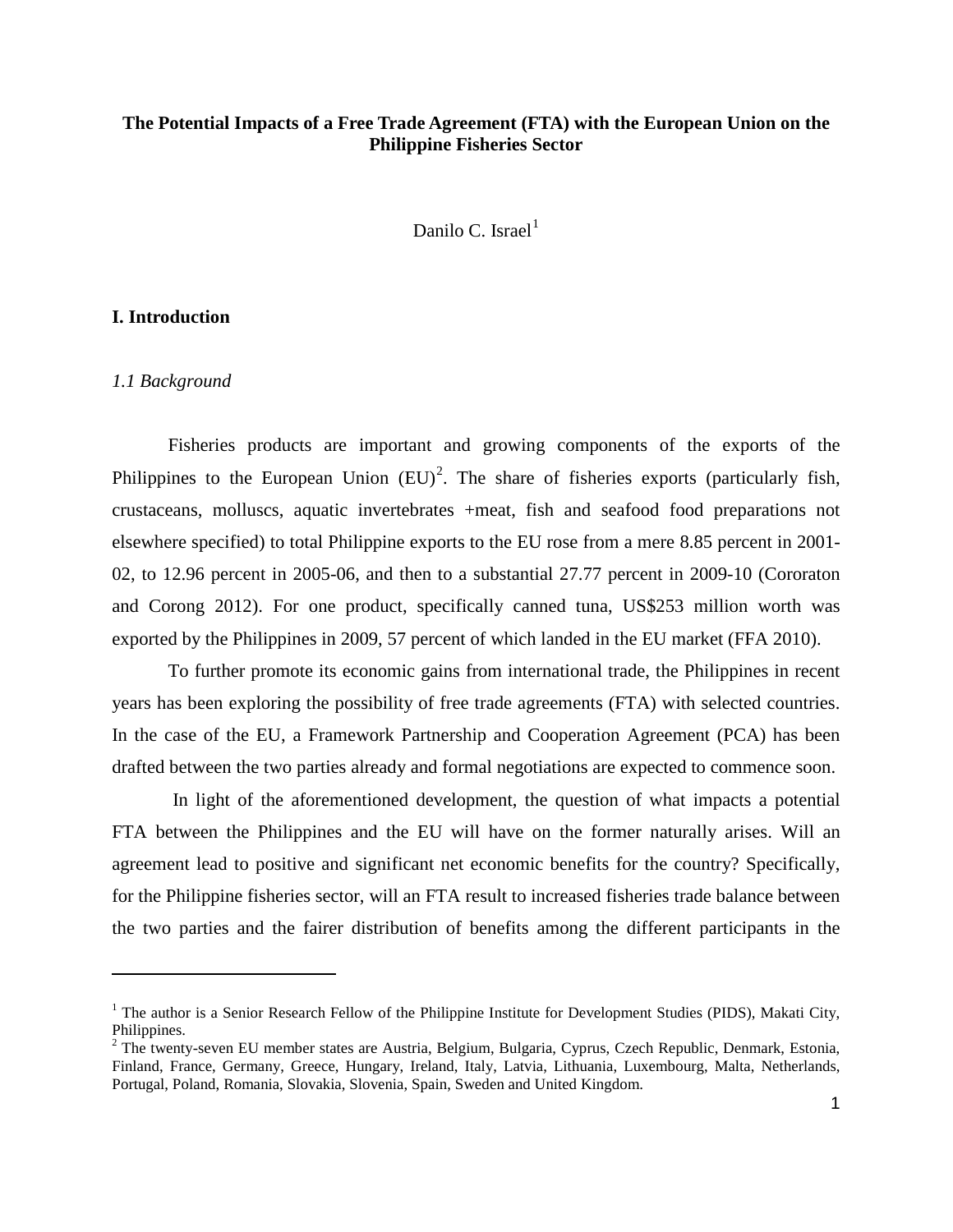sector? What will be the likely effect of an FTA on fisheries resources and stocks? Which fisheries participants will be the likely gainers and losers?

### *1.2 Objectives*

This study assesses the economic, distributional, and fisheries resource impacts of a potential FTA between the Philippines and EU on the fisheries sector of the former. The main objective is to provide relevant data and information that will help support the Philippine position in the coming FTA negotiations with the EU, particularly related to fisheries. The specific objectives of the study are to: a) provide an overview of the Philippine and EU fisheries sectors including the development issues and constraints that they face; b) discuss fisheries trade between the Philippines and the EU over time; c) explain the fisheries trade issues between the Philippines and EU; d) determine the likely economic, distributional and fisheries resource impacts of a potential FTA between the Philippines and EU on the Philippine fisheries sector; e) identify the gainers and losers in fisheries and its associated sectors resulting from a potential FTA; and f) suggest fisheries-related recommendations relevant to a potential Philippines-EU FTA.

#### **II. Methods and Review of Literature**

#### *2.1 Methods*

To meet objectives (a), (b), and (c), secondary data and information will be used. These will be taken from the institutional fisheries data sources and past relevant literature. To measure the likely economic, distributional, and fisheries resource impacts of a potential FTA between the Philippines and EU (Objective d) and its gainers and losers (Objective e), results and findings of Cororaton and Corong (2012) will be used mainly. This study has conducted simulations and scenarios based on assumption of zero tariff between the Philippines and EU using three interacting models: the Global Trade Analysis Project (GTAP) model; Philippine CGE model; and the Philippine micro-simulation model for distributional and poverty analysis. For a detailed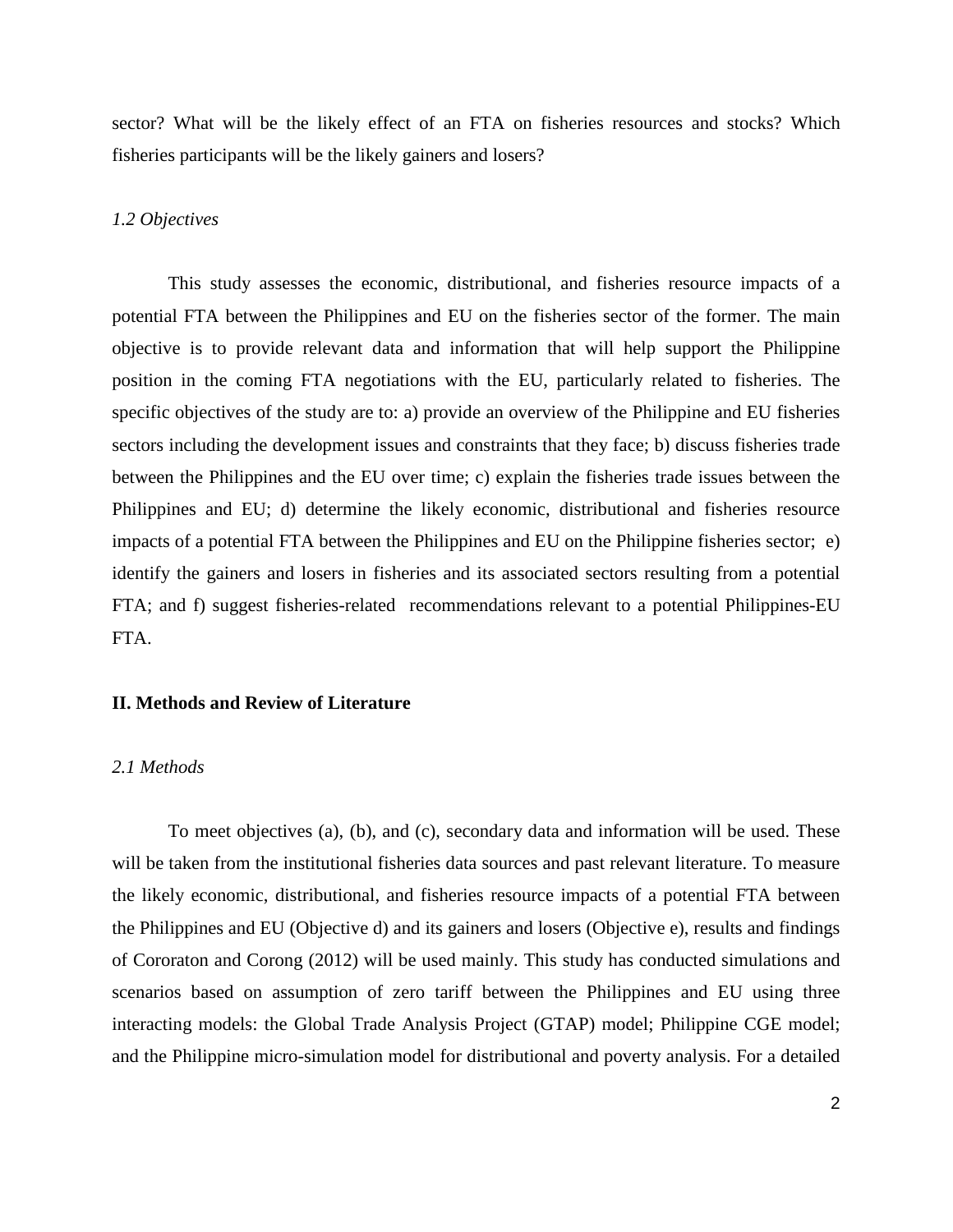explanation of the three aforementioned quantitative models, please refer to Cororaton and Corong 2012, 2011). Another study that will be used in the discussion is Kurien (2004) which assessed the impacts of free trade in fisheries products in selected countries including the Philippines.

### *2.2 Review of related literature*

Measuring the economic, distributional and resource impacts on the fisheries sector of the Philippines of a potential FTA with a trading partner and subsequently determining the gainers and losers from it has precedence. Kurien (2004) examined the international trade in fishery products and found that the: a) impact of international fish trade on the Philippine economy was positive and significant; b) impact on fishers was negative but small; c) impact on fish workers was both positive and negative but small; d) impact on fish consumers was negative and small; and e) impact on fish stocks and resources was negative and large.

Boumellassa, Decreux and Fontagné (2006) studied the economic impacts of a potential FTA between the EU and Association of Southeast Asian Nations (ASEAN) in general and found that a) the gains from an agreement accruing to ASEAN members are very large, adding up to more than 2 percent of GDP in 2020; b) the potential agreement would also have an enormous impact on trade, production and welfare, as compared to other episodes of trade liberalization; c) the bulk of the gains from a potential FTA which is three quarter of the gains accruing to the ASEAN are associated with the liberalization in services; and d) for the Philippines, an FTA between the EU and the ASEAN would not be profitable for the Philippines unless liberalization of trade in goods is accompanied by a substantial liberalization in services as well.

Cororaton and Corong (2012) evaluated the economic effects of the bilateral reduction in tariffs due to an FTA between the Philippine and EU on the economy of the former. It found that the bilateral elimination of tariffs between the Philippines and the EU will result in real GDP improving by 0.15 percent and prices declining by 0.12 percent. It also explained that real wage of labor improves and real returns to capital declines slightly. This, together with the decline in consumer prices, increase real income of households and decrease the poverty incidence from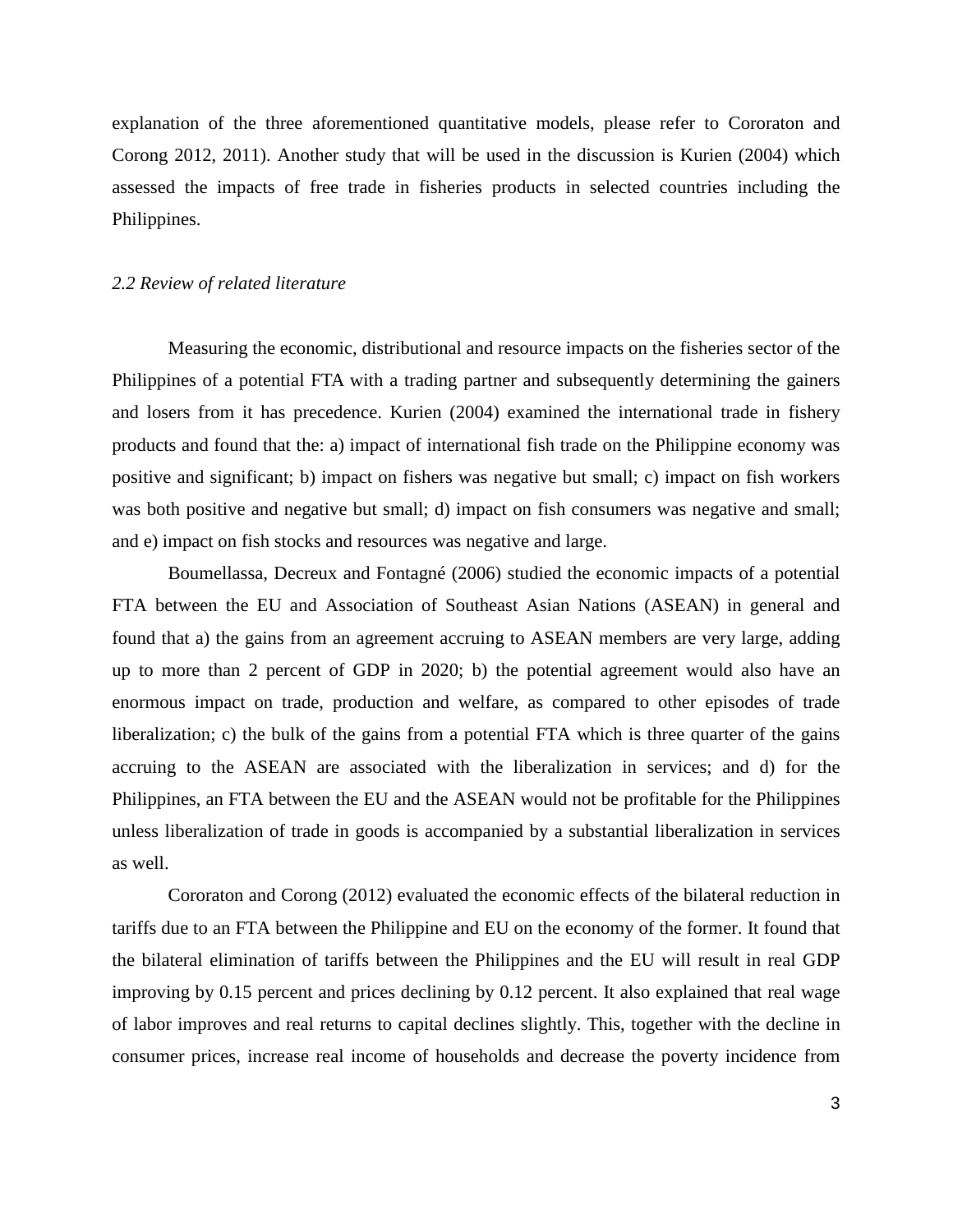26.3 percent to 26 percent with households far below the poverty threshold benefit the most. The effects of a Philippines-EU FTA on the Philippine fisheries sector specifically will be discussed in the relevant section below.

### **III. Overview of the Fisheries Sectors of the Philippines and EU**

## *3.1 Philippine fisheries*

The Philippines is an archipelago composed of about 7,110 islands with vast aquatic resources. These include a coastline of 36,289 kilometers which is the fourth longest in the world, marine waters with a total territorial area of 2.2 million square kilometers inclusive of the Exclusive Economic Zone (EEZ), and inland waters of about 750,000 hectares including swamplands, fishponds, lakes, rivers and reservoirs. With its abundant resources, the Philippine fisheries sector has contributed significantly to fisheries output at the worldwide level. It was reported for instance that in 2008, the country posted a total fish output of 4.4 million metric tons which was approximately 3.2 percent of world fisheries production and already the  $8<sup>th</sup>$  largest (FAO n.d.).

At the national level, the annual share of fisheries Gross Value Added (GVA) to the Gross Domestic Product (GDP) from the 1980s to the present ranged from about 3.5 percent to 5.0 percent (BFAR Various Years). The GVA in fisheries in constant terms grew from 1980 to the present at an average annual rate of about 4.0 percent. Over time, the fisheries sector had been a significant contributor to the GVA in Agriculture, fishery and forestry at the range of about 15 to 24 percent annually in constant terms and was second only to agricultural crops.

In international trade, from the middle 1980s to the late 1990s, fisheries imports generally exceeded exports which resulted to a negative trade balance in fish in the Philippines. In the 2000s up to the present, on the other hand, the country alternated from being a net exporter to net importer of fish. Overall, however, while the country generally has been a net importer of fish in terms of volume it has been a net exporter in terms of value in recent years indicating that the fisheries sector has positively contributed to the generation of foreign exchange for the national economy.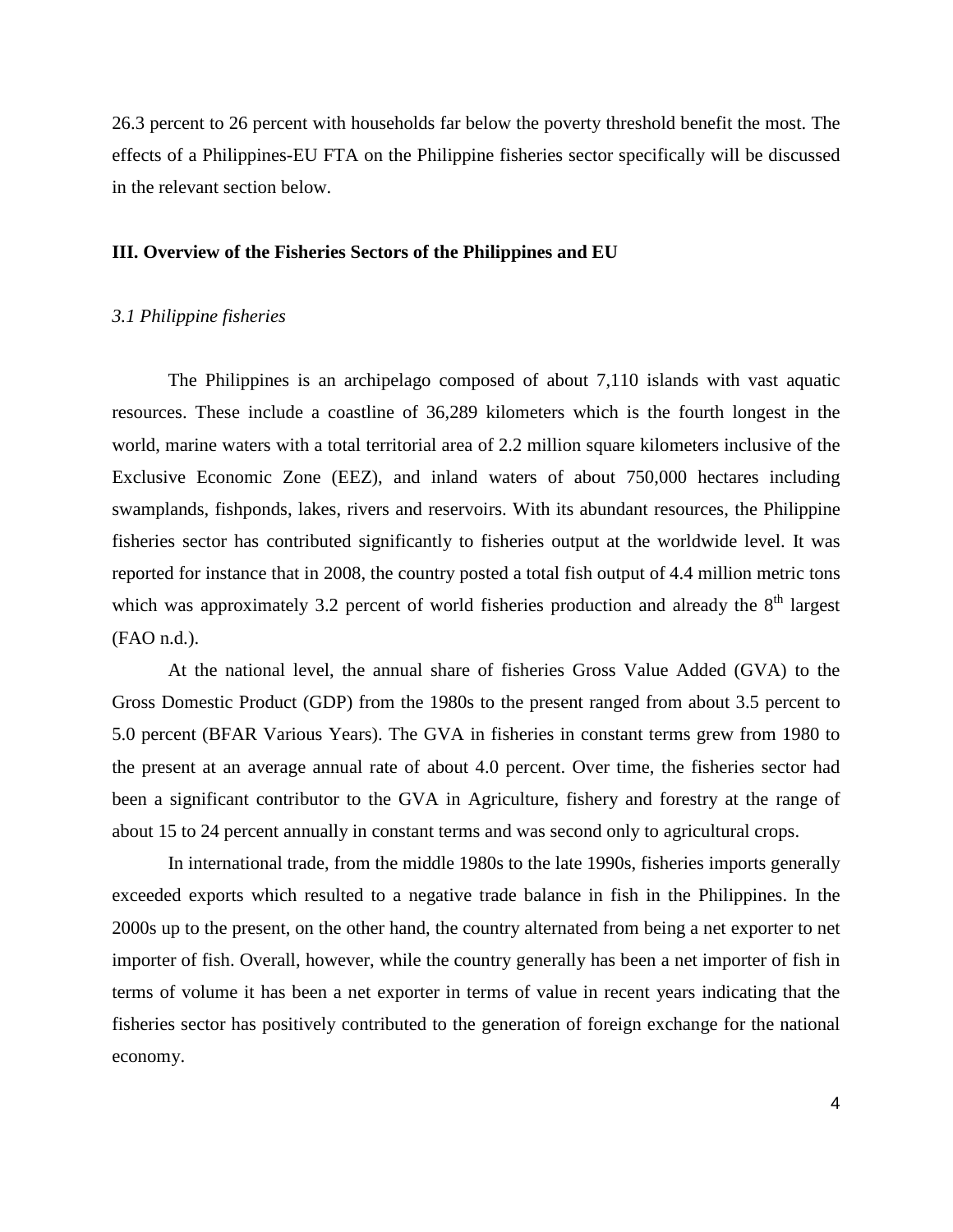In recent years, the top three fishery exports of the country were tuna, seaweeds and shrimp and prawn. Approximately 70 percent of the tuna exports were processed in the forms of prepared/preserved, smoked, and fresh/chilled/frozen products. More than 80 percent of the seaweed exports were processed in the forms of carrageenan and euchema chips while the rest were in fresh/chilled and frozen form. Almost all of the shrimp and prawn exports were in fresh/chilled/frozen forms. The top three fishery imports of the Philippines, on the other hand, were chilled/frozen tuna, mackerel and sardines, prawn feeds, and flour, meals and pellets of fish and seafood. Some of the chilled/frozen fish imports were used in the domestic fish processing industry which re-exports its products while the others were utilized for domestic consumption.

Approximately 60 to 70 percent of Filipinos live in the coastal areas and many are employed in the fisheries sector. Most of the employment in fisheries was in municipal fisheries which accounted for almost 85 percent of the total while aquaculture and commercial fisheries added 14 percent and 1 percent, respectively. While direct employment in the fisheries sector was only about 4 percent to total employment in the country, approximately 12 percent of the national population derived their livelihood from fisheries-related activities (Trinidad et al. 1993).

Over time, the fisheries sector of the Philippines has been facing key development challenges (BFAR and FISH 2005). The central problem in the sector is the unsustainable management of fisheries which leads to greater poverty, more resource use conflicts over the dwindling resources and lower contributions to the national economy (Figure 1). The direct causes of this central problem are a) depleted fishery resources; b) degraded fishery habitats; c) intensified resource use competition; d) unrealized full potential of aquaculture and commercial fishing grounds; e) uncompetitive products and f) post-harvest losses. These causes are further directly traceable to the institutional constraint of inadequate fishery management systems and structures caused by the limited management capability of local government units (LGUs), nongovernment agencies (NGAs) and local communities; inadequate/inconsistent fisheries policies; and weak institutional partnership. Based on these aforementioned challenges, problems and causes, therefore, it is imperative that the institutional constraints are given priority and immediately addressed by the government to help attain sustainable development in the fisheries sector.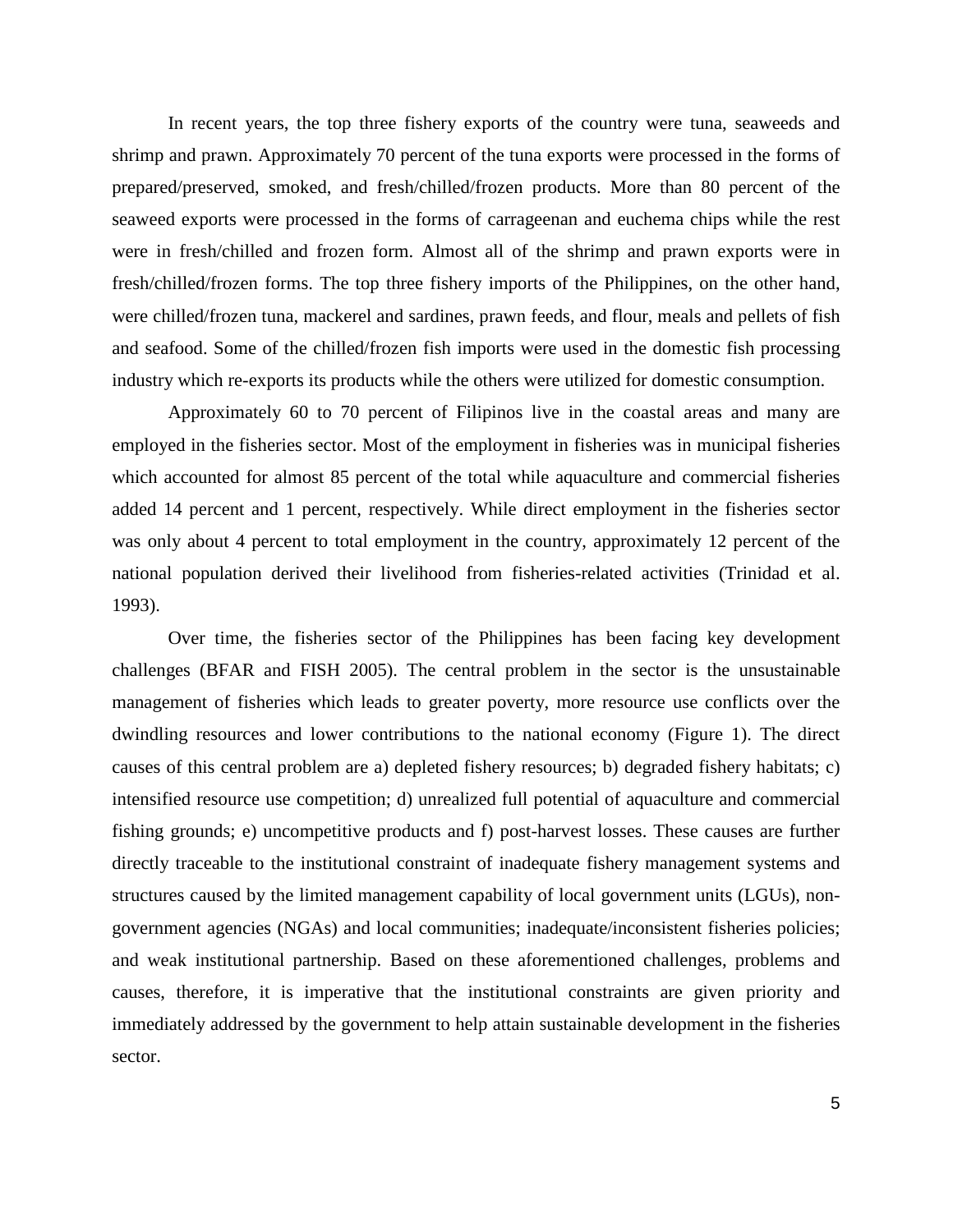

**Figure 1: Key Development Challenges in the Philippine Fisheries Sector**

Source of data: BFAR and FISH (2005)

#### *3.2 EU fisheries*

The EU contributes about 4.4 percent to global fisheries and aquaculture production and is the fifth largest producer worldwide (EU 2012). Within the EU, the three largest fisheries producers in terms of volume are Spain, Denmark and the United Kingdom. The fish catches of the EU are taken primarily in the Eastern Atlantic and the Mediterranean but the European fishing fleet operates worldwide. The catches are mainly made up of sprat, herring and mackerel. The leading fishing countries are Denmark, Spain, the United Kingdom and France, which together account for around half of the catches. For the last 19 years EU fishing fleet capacity has declined at a fairly steady annual average rate, at a little below 2 percent, in terms of both tonnage and engine power (EU 2012).

The employment in the saltwater fishing sector of the EU, measured in full-time equivalents, tends to be concentrated in a handful of countries. Spain alone accounts for a quarter of employment and the three countries with the highest levels of employment (Spain, Greece and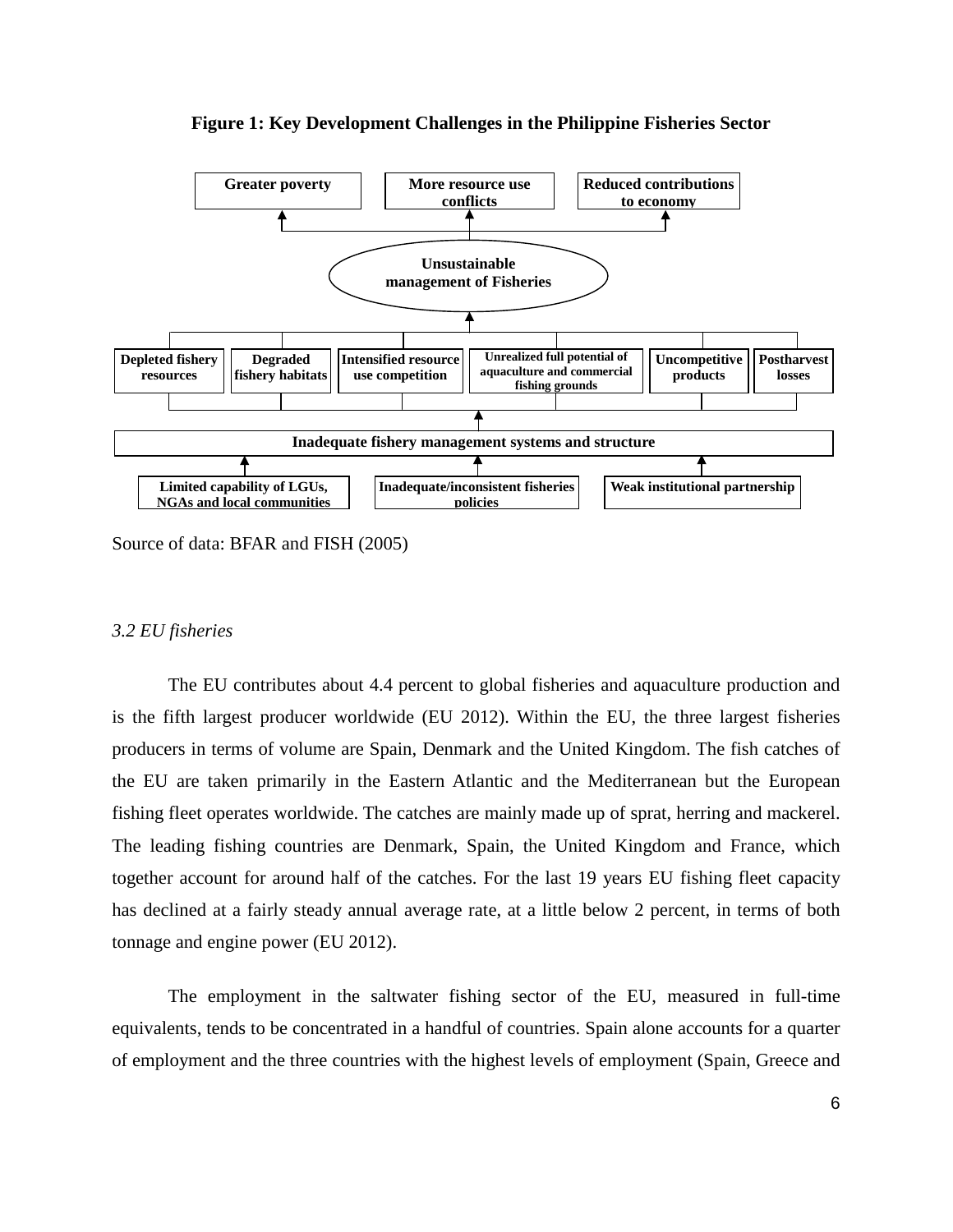Italy) account for around 60 percent. Aquaculture, which is a major fisheries activity, produces about 1.3 million tons valued at €3.2 billion (EU 2012). This represents 20.4 percent of the total volume of EU fisheries production. Processing, which is another important activity in some EU countries, has an overall value of output of amounts to around  $\epsilon$ 20 billion. Spain, the United Kingdom, France, Germany and Italy are the leading countries in terms of processing production. This sector present consists of nearly 3 700 companies for total employment of around 120,000 persons. The mainstay of EU fisheries processing production is conserves and preparations of fish, crustaceans and molluscs.

Along with Japan and the United States, the EU is one of the world's top three importers of fisheries and aquaculture products. Norway, China, Iceland and Vietnam are the EU's main suppliers. Within the EU, Spain, France and Italy are the leading importing states while Denmark, the Netherlands and Spain are the leading exporting states.

The Common Fisheries Policy (CFP) is the current fisheries policy of the EU. It was created to manage fish stocks for the EU based on Article 38 of the 1957 [Treaty of Rome](http://en.wikipedia.org/wiki/Treaty_of_Rome) which that there should be a common policy for fisheries for EU. It has been argued, however, that the CFP has not brought about sustainable fisheries in the EU countries but instead has resulted to depleted fish stocks, lost productivity, unwanted impacts on the marine environment and economically inefficient fisheries that are more vulnerable to financial shocks (POST 2010). According to Grieve (2001), among the important weaknesses of the CFP and EU fisheries are the following: a) many stocks are outside safe biological limits, especially demersal fish stocks such as cod, hake and whiting; b) available fishing capacity of fleets far exceeds that required to harvest fish in a sustainable manner; c) overfishing and overcapacity have resulted from setting total allowable catches (TACs) which were higher than those proposed by the Commission based on scientific advice; and d) stakeholders do not feel sufficiently involved in the management of policy and many believe there is no level playing field in terms of compliance and enforcement.

### **IV. Philippine-EU Fisheries Trade**

#### *4.1 Total Fisheries trade between the Philippines and EU*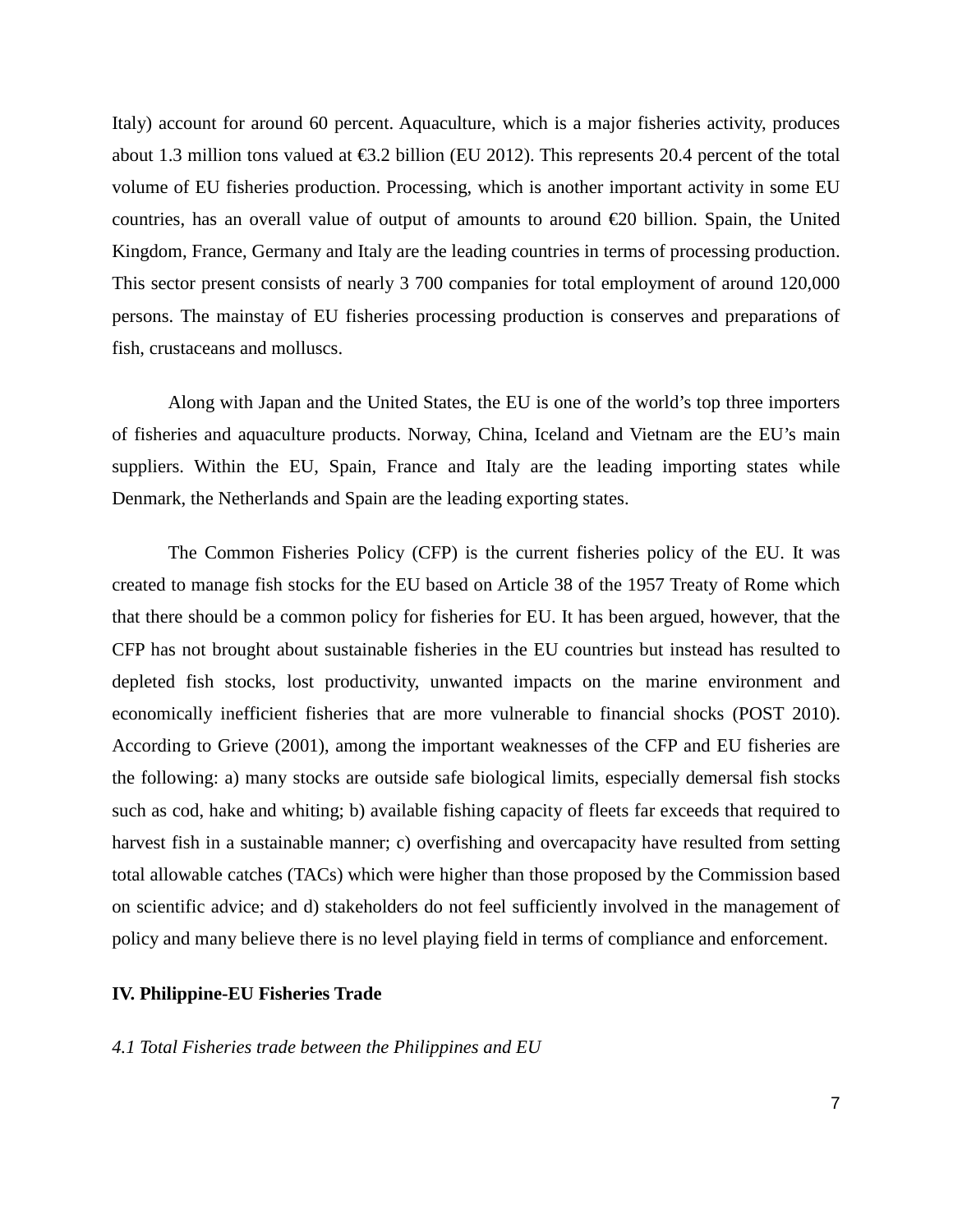The fisheries exports of the Philippines to the EU rose at an average annual rate of 32.7 percent, from \$16.9 million in 2000 to \$173.3 million in 2010 (Table 1). On the other hand, the fisheries imports of the country from the EU decreased from \$11.0 million in 2000 to \$0.8 million in 2010 but the average annual rate was positive at 50.6 percent (due to large increases in some years particularly between 2003 and 2004). The Philippines incurred balance of trade surpluses in its fisheries trade with EU for all years during the period and the balance of trade surplus rose by an average annual rate of 54.5 percent. In terms of balance of trade, therefore, the trade in fisheries products between the Philippines and the EU has been advantageous to the former.

### *4.2 Fisheries trade between the Philippines and EU, by country*

From 2000 to 2010, the largest share of Philippine fisheries exports to the EU went to Germany (34.5%) followed by the United Kingdom (17.4%) and Spain (10.3%) in that order (Figure 2). The largest share of Philippine fisheries imports from the EU came from Spain (72.6%) followed by the United Kingdom (13.2%) and Portugal (4.9%) in that order (Figure 3). Thus, the most important trading partners of the Philippines in fisheries in the EU are Germany, United Kingdom and Spain. The trade in fisheries products has been less than 10 percent of the total for the rest of the EU countries which implies that trade is concentrated only in a few countries only.

The fisheries exports of the Philippines to Germany rose from \$3.7 million in 2000 to \$47.3 million in 2010 (Table 2). The exports have been erratic as they increased in some years and fell in other years but overall, exports rose at an average annual rate of 41.4 during the period. On the other hand, the fisheries imports of the country from Germany increased from \$1.5 thousand in 2000 to \$34.2 thousand in 2010. As in the case of exports, imports have been inconsistent as they rose in some years and decreased in other years but overall the average annual rate was positive and high at 218.6 percent (due to large increases in some years particularly between 2000 and 2001). The Philippines incurred balance of trade surpluses in its fisheries trade with Germany for all years during the period and the balance of trade surplus rose at an average annual rate of 41.3 percent. The aforementioned performance suggests that as in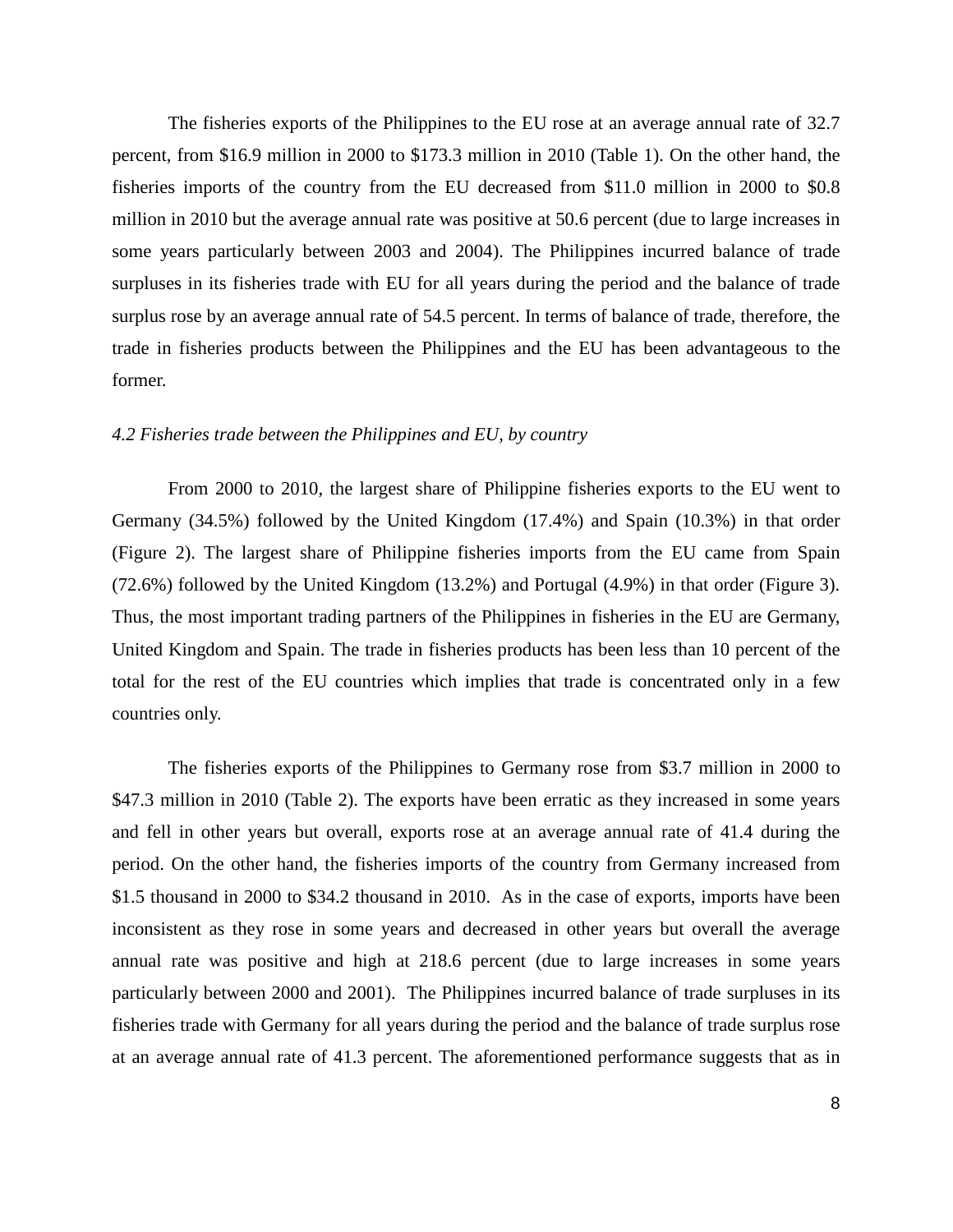the case with EU as a whole, trade in fisheries between the Philippines and Germany has been advantageous to the former during the period.

| Year         | <b>Exports</b>           | % Growth<br>Rate | <b>Imports</b>        | $\%$<br>Growth<br>Rate | Balance of<br>Trade        | % Growth<br>Rate |
|--------------|--------------------------|------------------|-----------------------|------------------------|----------------------------|------------------|
| 2000         | 16,905.00                |                  | 11,000.30             |                        | 5,904.70                   |                  |
| 2001<br>2002 | 26,413.10<br>44,067.30   | 56.24<br>66.84   | 6,850.58<br>12,555.07 | (37.72)<br>83.27       | 19,562.50<br>31,512.30     | 231.30<br>61.09  |
| 2003<br>2004 | 54,172.60<br>43,930.60   | 22.93<br>(18.91) | 721.58<br>4,676.32    | (94.25)<br>548.07      | 53,451.00<br>39,254.30     | 69.62<br>(26.56) |
| 2005<br>2006 | 33,534.50<br>63,495.60   | (23.66)<br>89.34 | 496.54<br>504.38      | (89.38)<br>1.58        | 33,038.00<br>62,991.20     | (15.84)<br>90.66 |
| 2007         | 95,079.20                | 49.74            | 1,111.49              | 120.37                 | 93,967.80                  | 49.18            |
| 2008<br>2009 | 177,276.00<br>166,154.90 | 86.45<br>(6.27)  | 897.41<br>1,031.24    | (19.26)<br>14.91       | 176,378.60<br>165, 123. 70 | 87.70<br>(6.38)  |
| 2010         | 173,272.10               | 4.28             | 804.75                | (21.96)                | 172,467.40                 | 4.45             |
| Average      | 81,300.08                | 32.70            | 3,695.42              | 50.56                  | 77,604.68                  | 54.52            |

**Table 1: Total Philippine Fisheries Exports, Imports and Balance of Trade with EU, 2000- 2010 (Thousand US\$)**

Source of data: United Nations Commodity Trade Statistics Database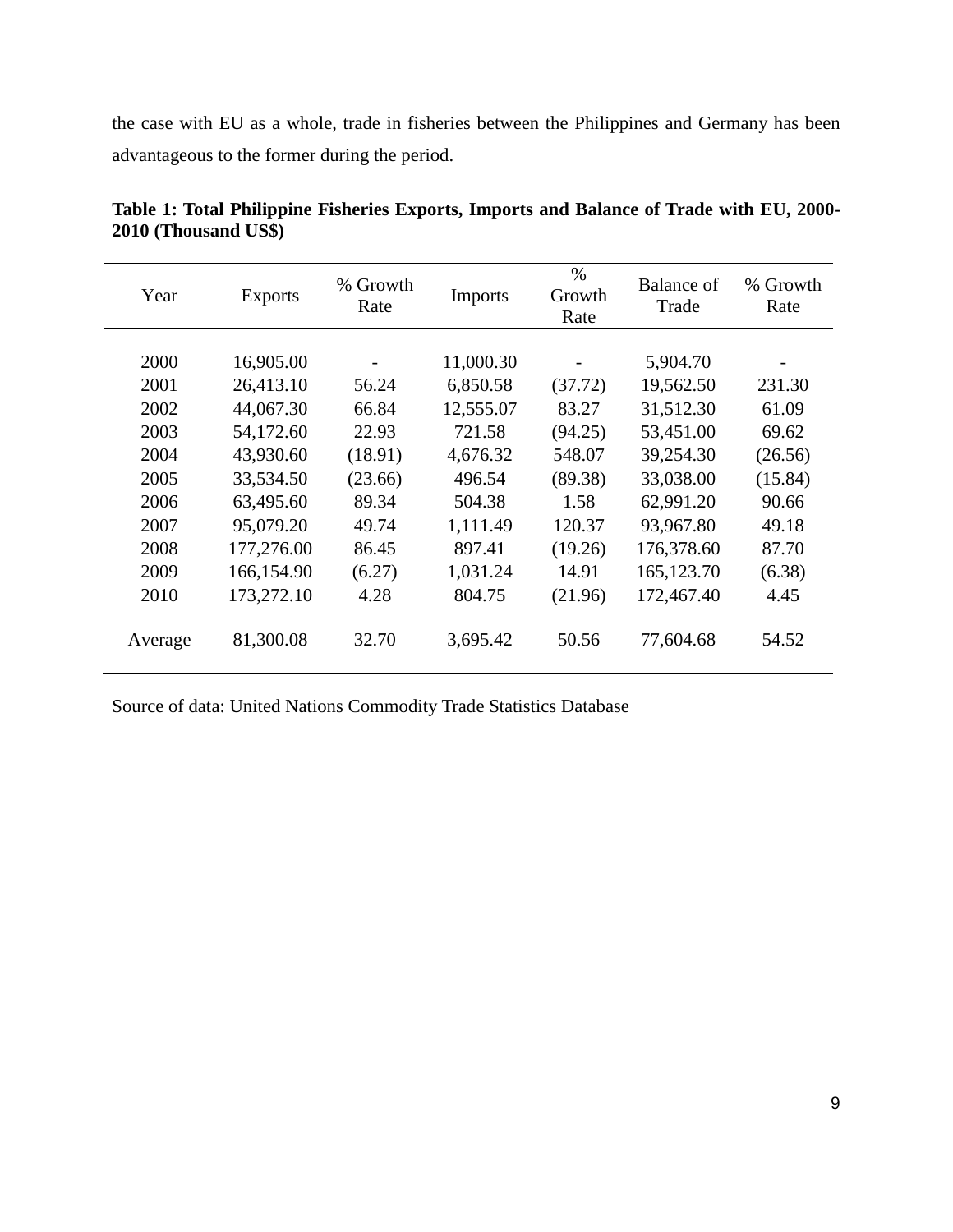

**Figure 2: Share of Philippine Fisheries Exports to EU Countries, 2000-2010 (Percent)**

Note: Others include Luxembourg, Estonia, Hungary, Bulgaria, Latvia, Austria, Slovakia, Romania, Cyprus, Lithuania, Malta, Slovenia, Ireland, Poland, Denmark, Greece, Czech Republic and Sweden.

Source of data: United Nations Commodity Trade Statistics Database

**Figure 3: Share of Philippine Fisheries Imports from EU Countries, 2000-2010 (Percent)**



Note: Others include Italy, Finland, Belgium, Hungary, Austria, Ireland, Poland, Greece and Czech Republic.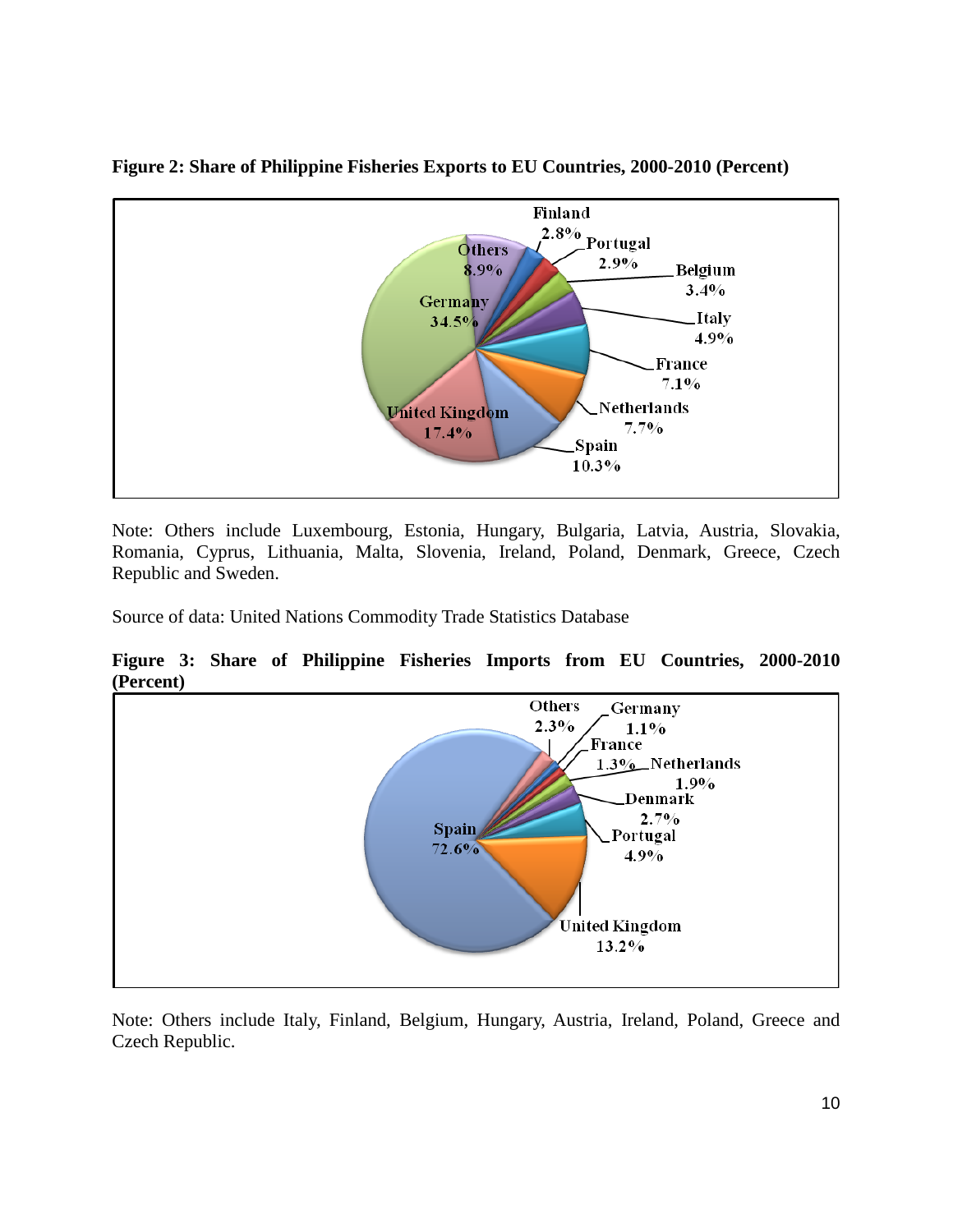| Year    | <b>Exports</b> | $\frac{0}{0}$<br>Growth<br>Rate | <b>Imports</b> | % Growth<br>Rate | Balance of<br>Trade | $\%$<br>Growth<br>Rate |
|---------|----------------|---------------------------------|----------------|------------------|---------------------|------------------------|
|         |                |                                 |                |                  |                     |                        |
| 2000    | 3,741.20       |                                 | 1.48           |                  | 3,739.70            |                        |
| 2001    | 10,478.30      | 180.08                          | 30.81          | 1,979.15         | 10,447.50           | 179.37                 |
| 2002    | 10,971.90      | 4.71                            | 33.90          | 10.02            | 10,938.00           | 4.69                   |
| 2003    | 12,292.70      | 12.04                           | 29.41          | (13.25)          | 12,263.30           | 12.12                  |
| 2004    | 16,409.40      | 33.49                           | 62.85          | 113.71           | 16,346.60           | 33.30                  |
| 2005    | 13,513.30      | (17.65)                         | 32.68          | (48.00)          | 13,480.70           | (17.53)                |
| 2006    | 32,040.60      | 137.10                          | 41.02          | 25.50            | 31,999.60           | 137.37                 |
| 2007    | 36,098.10      | 12.66                           | 56.81          | 38.49            | 36,041.30           | 12.63                  |
| 2008    | 64,892.20      | 79.77                           | 35.77          | (37.04)          | 64,856.50           | 79.95                  |
| 2009    | 61,212.20      | (5.67)                          | 101.45         | 183.64           | 61,110.80           | (5.78)                 |
| 2010    | 47,260.30      | (22.79)                         | 34.17          | (66.32)          | 47,226.10           | (22.72)                |
| Average | 28,082.75      | 41.37                           | 41.85          | 218.59           | 28,040.92           | 41.34                  |

**Table 2: Philippine Fisheries Exports, Imports and Balance of Trade with Germany, 2000-**

Source of data: United Nations Commodity Trade Statistics Database

**2010 (Thousand US\$)**

Source of data: United Nations Commodity Trade Statistics Database

The exports of fisheries products of the Philippines to the United Kingdom increased from \$3.5 million in 2000 to \$39.4 million in 2010 (Table 3). As in the case of Germany, exports have been erratic as they increased in some years and fell in other years although on average it rose at an annual rate of 47.3 during the period. On the other hand, the fisheries imports of the country from the United Kingdom fell from \$2.4 million in 2000 to \$98.4 thousand in 2010. The imports have been inconsistent as well but they dramatically rose by an average annual rate of more than 1.4 thousand percent during the period (due to very large increases in some years particularly between 2003 and 2004 and between 2008 and 2009). The Philippines incurred balance of trade surpluses in its trade with the United Kingdom for all years during the entire period and the balance of trade surplus rose at an average annual rate of 79.9 percent. Hence, as in the case of earlier results for the EU and Germany, the trade in fisheries products between the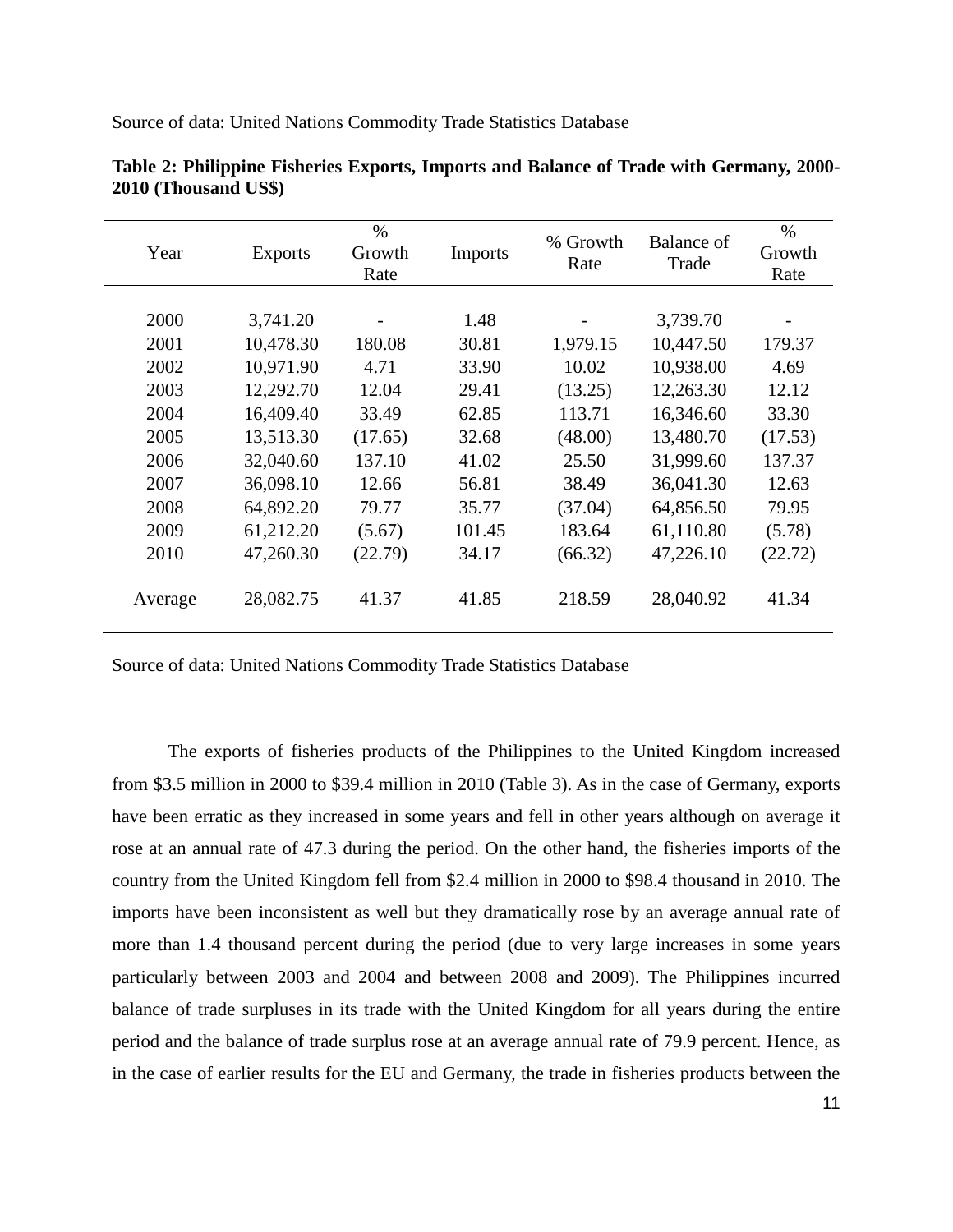Philippines and the United Kingdom has been advantageous to the former during the period.

| Year    | <b>Exports</b> | $\%$<br>Growth<br>Rate | <b>Imports</b> | $\%$<br>Growth<br>Rate | Balance of<br>Trade | % Growth<br>Rate |
|---------|----------------|------------------------|----------------|------------------------|---------------------|------------------|
| 2000    | 3,534.80       |                        | 2,412.69       |                        | 1,122.10            |                  |
| 2001    | 5,016.60       | 41.92                  | 73.08          |                        | 4,943.50            | 340.56           |
|         |                |                        |                | (96.97)                |                     |                  |
| 2002    | 8,780.20       | 75.02                  | 77.76          | 6.41                   | 8,702.40            | 76.04            |
| 2003    | 6,925.80       | (21.12)                | 19.41          | (75.04)                | 6,906.30            | (20.64)          |
| 2004    | 5,687.40       | (17.88)                | 2,331.90       | 11,912.06              | 3,355.50            | (51.41)          |
| 2005    | 4,888.30       | (14.05)                | 114.51         | (95.09)                | 4,773.80            | 42.27            |
| 2006    | 7,643.10       | 56.35                  | 44.56          | (61.09)                | 7,598.50            | 59.17            |
| 2007    | 6,492.90       | (15.05)                | 3.91           | (91.23)                | 6,489.00            | (14.60)          |
| 2008    | 27,553.80      | 324.37                 | 6.31           | 61.29                  | 27,547.50           | 324.53           |
| 2009    | 39,481.30      | 43.29                  | 171.32         | 2,617.15               | 39,310.00           | 42.70            |
| 2010    | 39,375.30      | (0.27)                 | 98.35          | (42.59)                | 39,277.00           | (0.08)           |
| Average | 14,125.41      | 47.26                  | 486.71         | 1,413.49               | 13,638.69           | 79.85            |

**Table 3: Philippine Fisheries Exports, Imports and Balance of Trade with United Kingdom (Thousand US\$)**

Source of data: United Nations Commodity Trade Statistics Database

The fisheries exports of the Philippines to Spain rose from \$109.9 thousand in 2000 to \$27.4 million in 2010 (Table 4). As in the case of Germany and the United Kingdom, exports to Spain have been erratic as they rose in some years and fell in other years. However, exports rose at a high average annual rate of 247.06 percent during the period (due to large increases in some years particularly between 2001 and 2002). On the other hand, the fisheries imports of the Philippines from Spain fell from \$8.1 million in 2000 to \$305.3 thousand in 2010. The imports have been inconsistent as well but it rose by an average annual rate of more than 122.3 percent during the period. The Philippines incurred balance of trade surpluses in its trade with Spain in some years and trade deficits in other years but during the whole period the balance of trade rose by an average annual rate of 159.5 percent. Hence, while the balance of trade has been rising and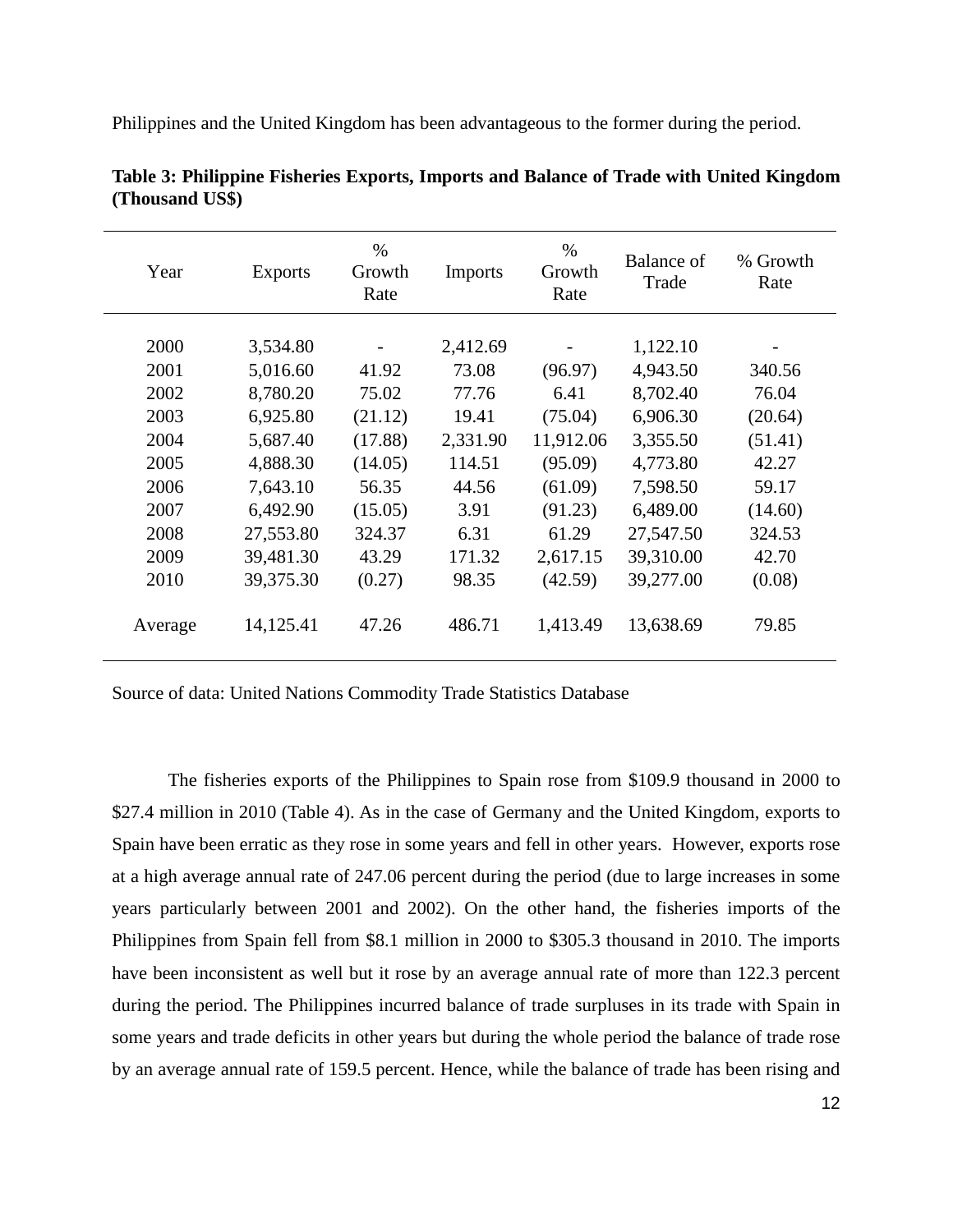falling over the years between the two countries, the exchange of fisheries products between the Philippines and Spain generally has been economically favorable to the former in the period also.

| Year    | <b>Exports</b> | % Growth<br>Rate | <b>Imports</b> | % Growth<br>Rate | Balance of<br>Trade | % Growth<br>Rate |
|---------|----------------|------------------|----------------|------------------|---------------------|------------------|
|         |                |                  |                |                  |                     |                  |
| 2000    | 109.90         |                  | 8,058.81       |                  | (7,948.90)          |                  |
| 2001    | 753.10         | 585.26           | 6,372.67       | (20.92)          | (5,619.50)          | (29.30)          |
| 2002    | 9,530.80       | 1,165.54         | 11,149.77      | 74.96            | (1,619.00)          | (71.19)          |
| 2003    | 14,728.00      | 54.53            | 312.40         | (97.20)          | 14,415.60           | (990.40)         |
| 2004    | 1,912.00       | (87.02)          | 1,997.75       | 539.49           | (85.80)             | (100.60)         |
| 2005    | 960.80         | (49.75)          | 20.54          | (98.97)          | 940.20              | (1,195.80)       |
| 2006    | 1,885.40       | 96.23            | 83.23          | 305.11           | 1,802.10            | 91.67            |
| 2007    | 10,879.30      | 477.03           | 547.35         | 557.67           | 10,331.90           | 473.33           |
| 2008    | 15,294.70      | 40.59            | 438.08         | (19.96)          | 14,856.60           | 43.79            |
| 2009    | 8,515.30       | (44.33)          | 238.62         | (45.53)          | 8,276.70            | (44.29)          |
| 2010    | 27,421.90      | 222.03           | 305.33         | 27.95            | 27,116.60           | 227.63           |
| Average | 8,362.84       | 246.01           | 2,684.05       | 122.26           | 5,678.77            | (159.52)         |

**Table 4: Philippine Fisheries Exports, Imports and Balance of Trade with Spain (Thousand US\$)**

Source of data: United Nations Commodity Trade Statistics Database

### *4.3 Fisheries trade between the Philippines and EU, by product*

13 For the entire period from 2000 to 2010 and by four digit classification, Philippine fisheries exports to the EU was dominated by prepared or preserved fish, caviar and caviar substitutes (84.4%) followed by crustaceans, live, fresh etc. and cooked etc. (6.84%) and mollusks and aquatic invertebrates nesoi, live etc. (5.1%) (Figure 4). On the other hand, the largest Philippine fisheries imports from the EU was also prepared or preserved fish, caviar and caviar substitutes (45.6%) followed by mollusks and aquatic invertebrates nesoi, live etc. (33.0%) and crustaceans, live, fresh etc. and cooked etc. (8.9%) (Figure 5). Therefore, in the case of the EU, the most important fishery products are prepared or preserved fish, caviar and caviar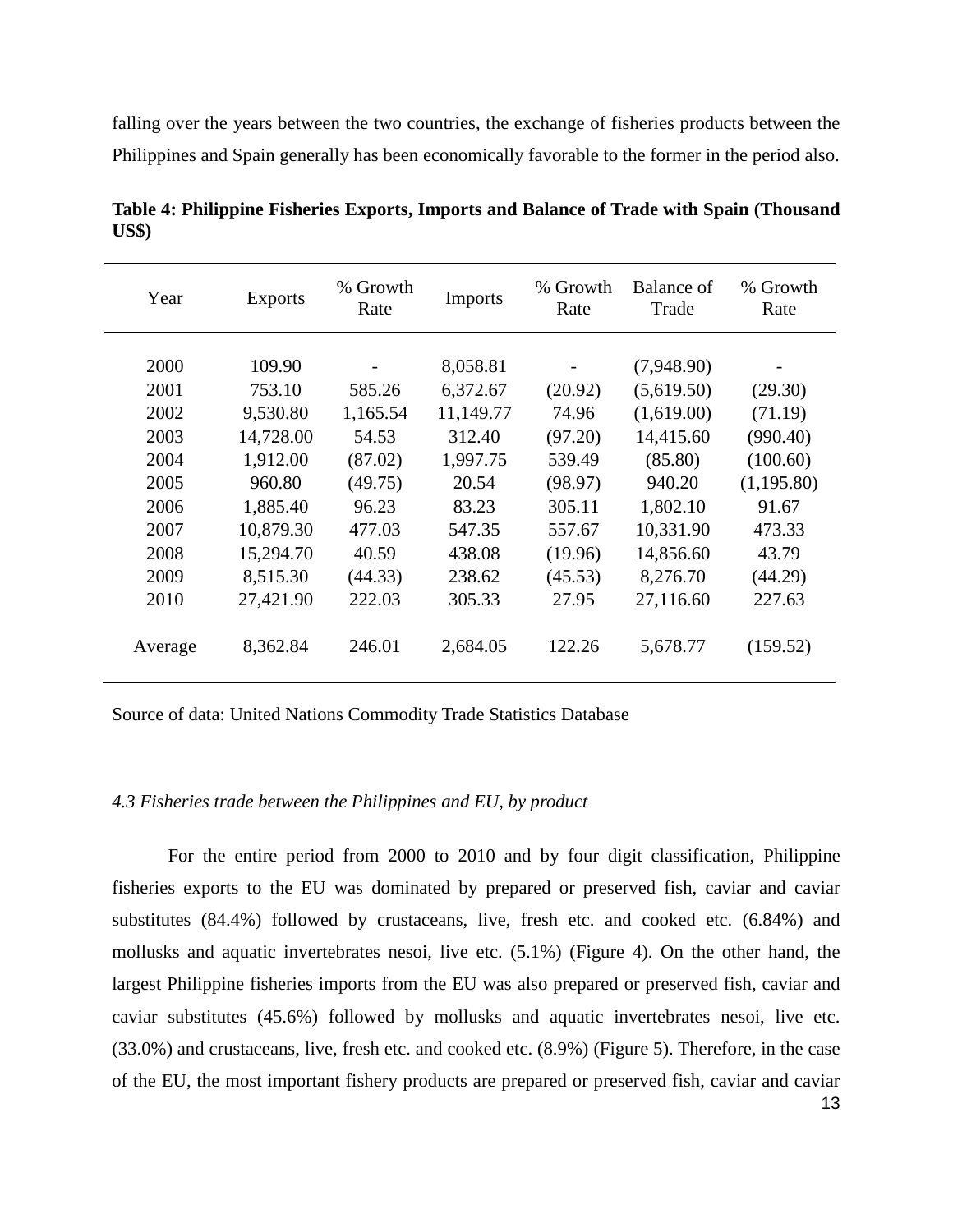substitutes; crustaceans, live, fresh etc. and cooked etc.; and mollusks and aquatic invertebrates nesoi, live etc. The other fishery products, in terms of exports or imports, shared less than 10 percent of the total products traded which imply that by four-digit classification, the trade has been concentrated only in selected product groups.





Source of data: United Nations Commodity Trade Statistics Database



| Figure 5: Share of Philippine Fishery Imports from EU, by Product 2000-2010 (Percent) |
|---------------------------------------------------------------------------------------|
|---------------------------------------------------------------------------------------|

Source of data: United Nations Commodity Trade Statistics Database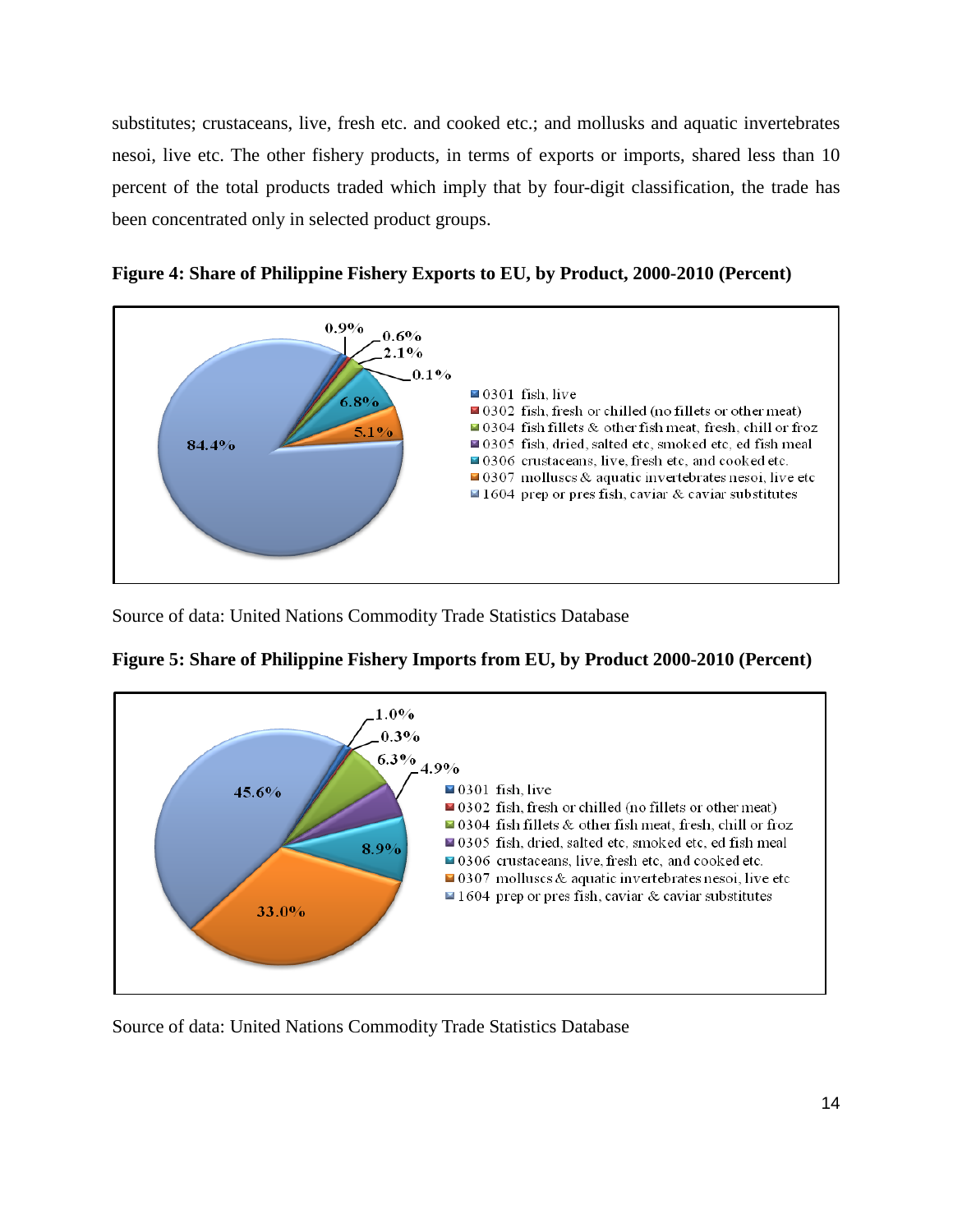For the entire period from 2000 to 2010 and by six-digit classification, the top five Philippine fisheries exports to the EU were tuna, skipjack, bonito, prepared/preserved, not mince (160414); tuna (yellowfin) frozen, whole (030342); sardine, brisling, sprat prepared/preserved, not mince (160413); fish fillet or meat, fresh or chilled, not liver, roe (030410); and tuna (yellowfin) fresh or chilled, whole (030432). Exports of tuna, skipjack, bonito, prepared/preserved, not mince comprised about 92 percent of the total fisheries exports to the EU during the period while the rest of the fisheries products comprised less than 10 percent. The means that by six-digit classification, fish exports of the Philippines to the EU has been concentrated only in a few commodities, particularly processed products especially tuna.

For the entire period from 2000 to 2010 and by six-digit classification, the top five Philippine fisheries imports from the EU were anchovies, prepared or preserved, not minced (160416); tuna, skipjack, bonito, prepared/preserved, not mince (160414); sardine, brisling, sprat prepared/preserved, not mince (160413); salmon, Pacific, frozen, whole (030310; and fish nes, prepared or preserved, not minced (160419). Unlike exports, imports are more evenly distributed among different fisheries products. Also, tuna, skipjack, bonito, prepared/preserved, not mince are also imported by the Philippines from the EU although at lower amounts than exports indicating some product reciprocity in trade

### **V. Philippines-EU Fisheries Trade Issues**

#### *5.1 Tariffs*

Tariffs are duties levied by a country on its imported products. Among industrialized countries in the world, the EU is second only to Korea in having the highest tariffs for the fishery products it imports (Table 5). These high tariffs imposed by EU are a major issue in fisheries trade because they are seen as stifling the competitiveness of the fishery products the Philippines exports to EU markets.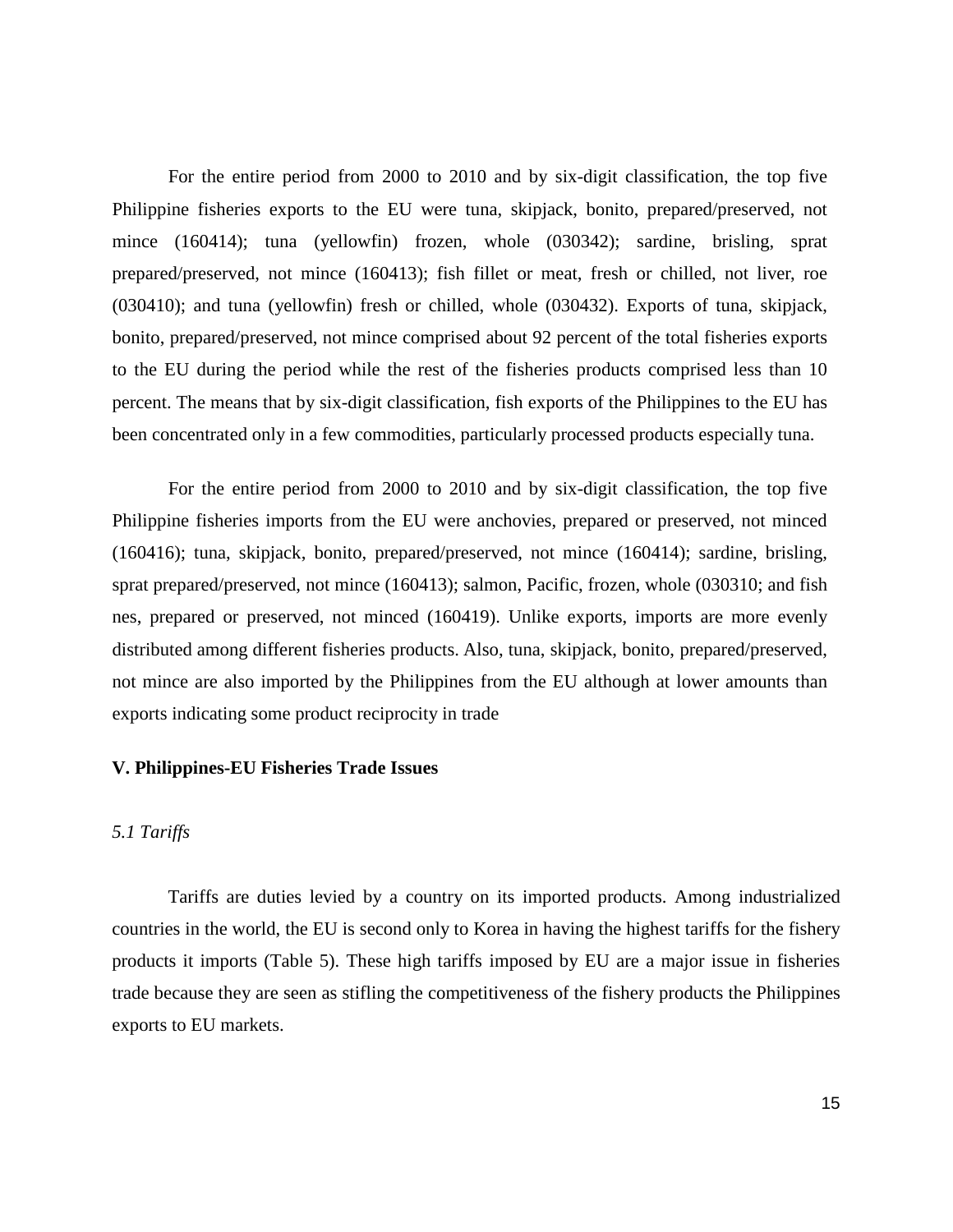| Type of Seafood                      | EU   | Japan | <b>US</b> | Korea | Canada |
|--------------------------------------|------|-------|-----------|-------|--------|
| Raw Fish                             | 10.4 | 4.3   | 0.6       | 15.3  | 0.6    |
| <b>Intermediate Seafood Products</b> | 4.0  | 2.0   | 1.0       | 33.0  | 3.0    |
| <b>Processed Seafood</b>             | 16.3 | 9.0   | 3.3       | 20.0  | 2.6    |

## **Table 5: Average Type of Tariff in Industrialized Countries, by Type of Seafood**

Sources: Ahmed (2006) and Roheim (2003)

A specific tariff issue between the Philippines and the EU is that related to tuna, the main species exported by the former to the latter. At present, although the imports of raw tuna by the EU for further processing enter duty-free, its imports of canned tuna from the Philippines pay a high tariff of 24 percent on average. This is in contrast to the 0 tariff rate imposed by EU for canned tuna imports from the Africa, the Caribbean and the Pacific (ACP) countries and the average 15 percent tariff rate imposed by the Philippines for processed tuna products from EU.

With the current high tariff, canned tuna exporters in the Philippines understandably have been clamoring for a lower EU tariff. A Philippines-EU FTA which will reduce the tariff of canned tuna from 24 percent to a much lower rate, or even zero rate, would be an important improvement that would be welcomed by the local tuna industry. Furthermore, if a quota on processed tuna exports by the Philippines to the EU will be imposed under the FTA, a much higher level of quota than 9,000 tons per year (which was implemented from 2003 to 2008 and easily supplied within weeks by the Philippine tuna industry) should be pursued by the national government in the FTA negotiations. This being said, the non-imposition of any quota is preferred if this is possible.

### *5.2 Non-tariff measures (NTMs)*

NTMs generally include measures other than tariffs which are used by trading countries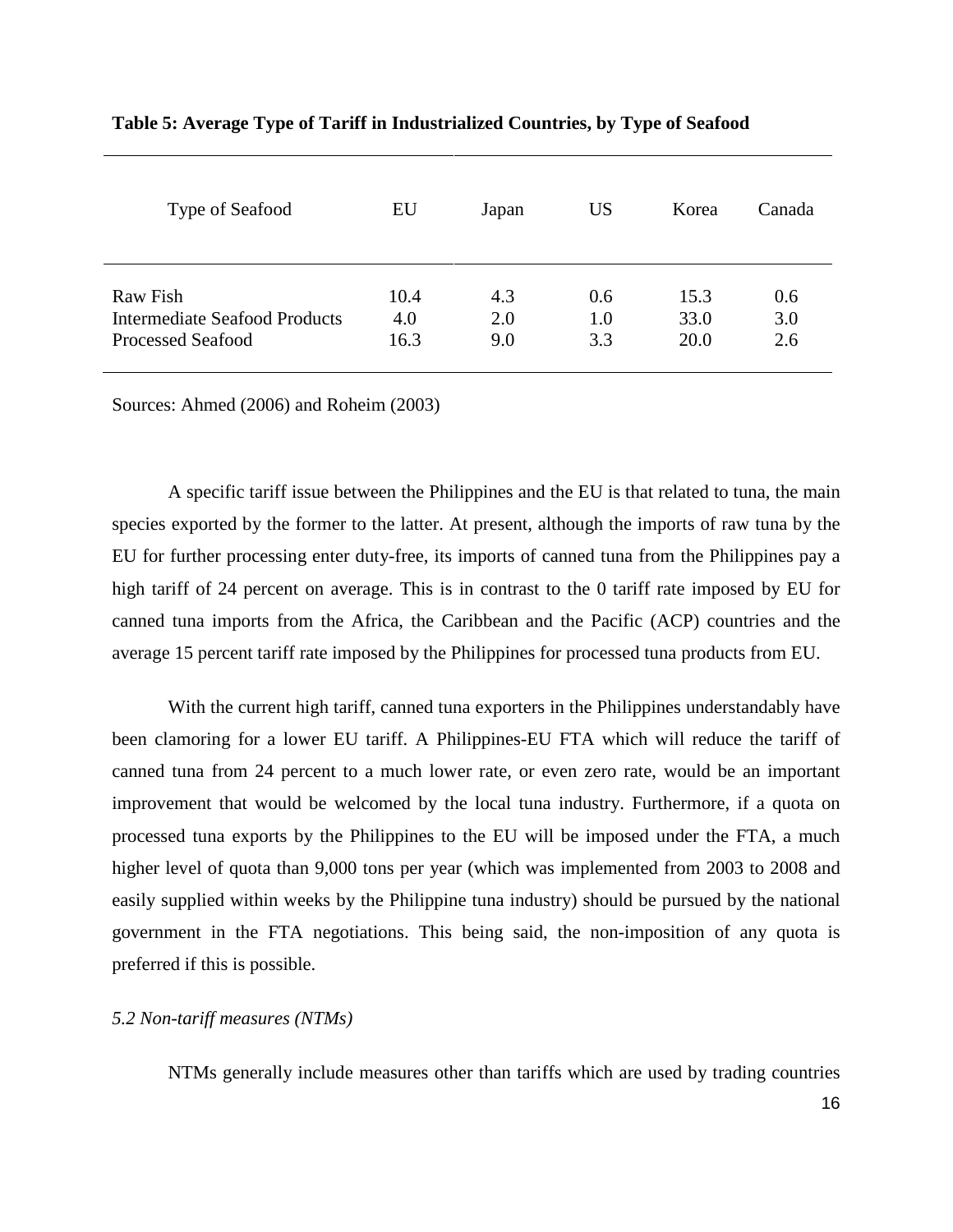to restrict their imports. The World Trade Organization (WTO) groups NTMs into the following: a) government participation in trade and restrictive practices tolerated by the government; b) custom and administrative entry procedures; c) technical barriers to trade (TBTs); d) sanitary and phyto-sanitary (SPS) measures; e) specific limitations; f) charges on imports; and g) others (Pasadilla and Liao 2007). Of the aforementioned, custom and administrative entry procedures, TBTs, and SPS have the highest incidence of use among countries and are thus discussed further below. Even before that, it should already be emphasized that the number of fishery products exported by the Philippines to the EU which were identified as facing NTMs are reportedly several (Table 6).

### 5.2.1 Customs and administrative entry procedures

Customs and administrative entry procedures imposed by importing countries include rules of origin, import licensing, customs valuation and customs formalities and classification and can present significant non-tariff barriers to international trade between countries (ICTSD 2006). These procedures are summarized as follow:

#### *Country of origin*

This rule, which is imposed by the EU, stipulates that the product imported is labelled in terms of country of origin. For fisheries products, the label must contain information such as whether the product is "farmed," "cultivated" or "caught in the wild," the country where it was processed, and the commercial name of the seafood species (Ahmed 2006). Such mandatory requirements pose a particular challenge to the fisheries sector of an exporting country like the Philippines since fish are traded in raw, semi-processed and processed forms and are caught by multiple vessels operating in many parts of the world (ICTSD 2006; OECD 2003). A Philippines-EU FTA should therefore explicitly lay out simplified procedures for the operationalization of the country of origin rule and then impose it equally between the two parties.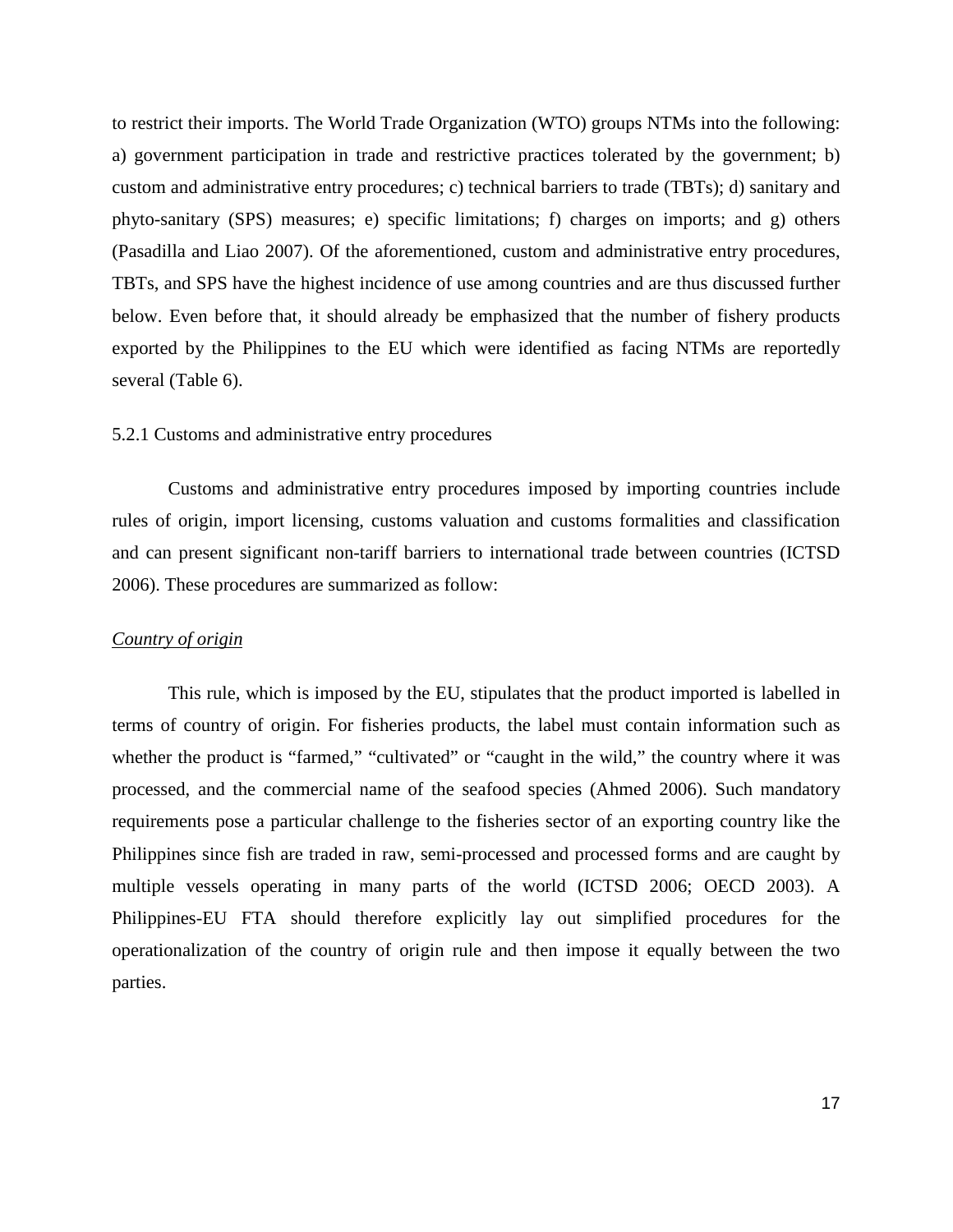## **Table 6: Philippine Fisheries Exports Facing Non-Tariff Measures in the EU**

Product Code Description

| 030110 | Ornamental fish                                                                              |
|--------|----------------------------------------------------------------------------------------------|
| 030199 | Other live fish: -- Other                                                                    |
| 030269 | Other fish, excluding livers and roes: -- Other                                              |
| 030379 | Other                                                                                        |
| 030410 | Fresh or chilled                                                                             |
| 030420 | Frozen fillets                                                                               |
| 030490 | Other                                                                                        |
| 030549 | Smoked fish, including fillets: -- Other dried fish, whether or not salted but<br>not smoked |
| 030559 | $: -$ Other                                                                                  |
| 160290 | Fish, whole or in pieces, but not minced: --                                                 |
| 160414 | Tunas, skipjack and bonito (Sarda spp.)                                                      |
| 160419 | Fish, whole or in pieces, but not minced: -- Other                                           |
| 160420 | Other prepared or preserved fish                                                             |
| 160590 | Other                                                                                        |

Source: Pasadilla and Liao (2007)

## *Import licensing*

Import licensing is the practice of requiring documentation, other than that required for customs purposes, for the importation of a good into a customs territory (ICTSD 2006). However, the need for supporting documents and the lack of transparency in the import licensing process can substantially delay the importation process. Such delays are problematic for imports of perishable commodities, such as fishery products shipped from the Philippines to the EU.

It would be important that in a Philippine-EU FTA, the WTO's Import Licensing Agreement is adhered to. Among others, this agreement a) requires governments to publish sufficient information for traders to know how and why licenses are granted; b) specifies that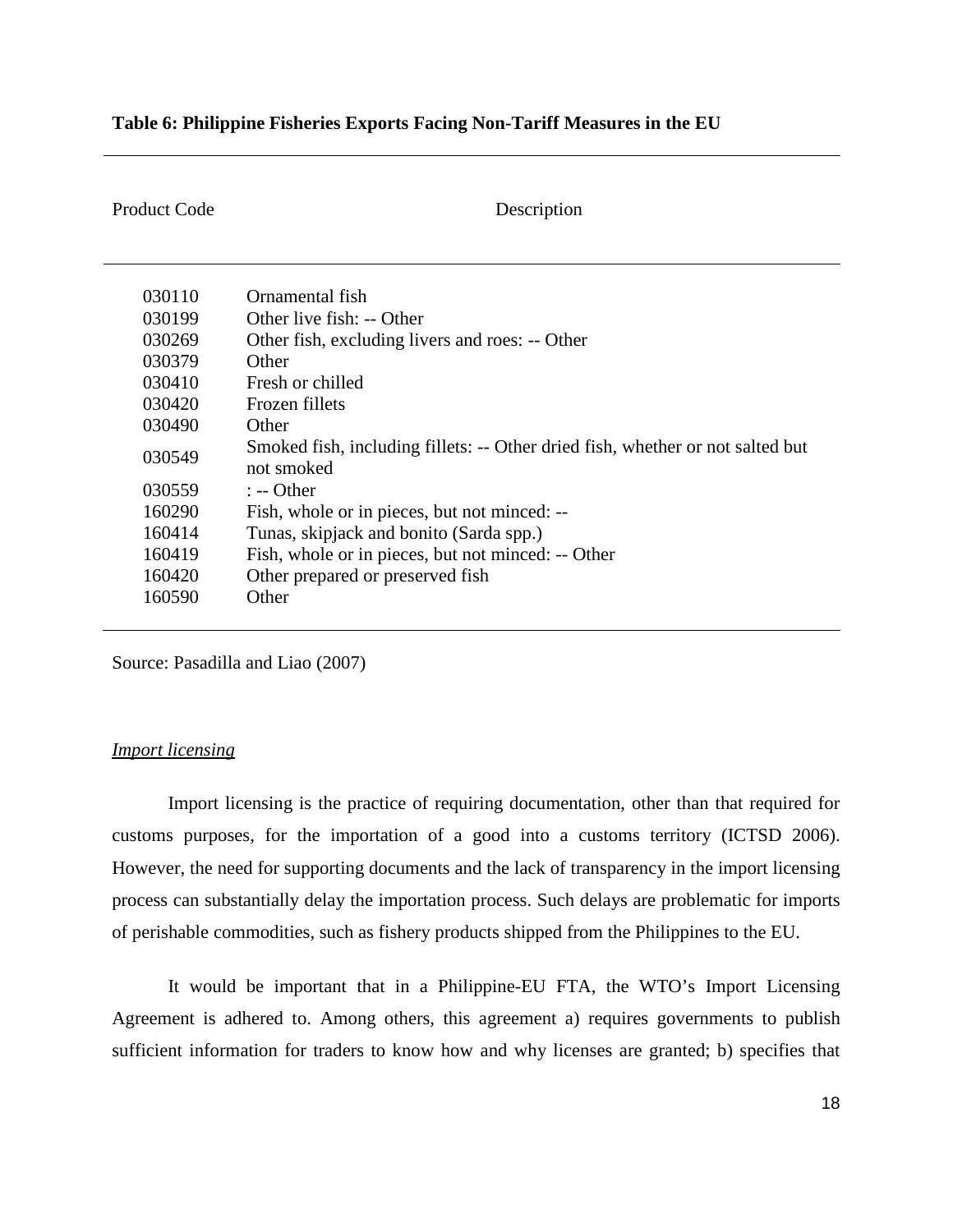import licensing procedures must be simple, transparent and predictable and calls on countries to notify the WTO upon the introduction of new import licensing procedures or a change in existing procedures; and c) requires that license requests are processed in a limited timeframe. Any requirements imposed outside of the WTO agreement should be negotiated and applied equally between the two parties.

### *Customs valuation*

Customs valuation rules can act as trade barriers if prices are overestimated for customs purposes (ICTSD 2006). The WTO attempts to control potential negative by-products of customs rules through its Agreement on Customs Valuation (formally known as the Agreement on Implementation of Article VII of GATT, 1991). This Agreement aims for a fair, uniform and neutral system for the valuation of goods for customs purposes that conforms to commercial realities and outlaws the use of arbitrary or fictitious customs values. The WTO agreement should be adhered to in a Philippine-EU FTA. In theory, however, an overestimation of prices for customs purposes should be significantly reduced if not totally eliminated with freer trade between the two parties that results to the lowering or elimination of tariffs and other import dues.

#### *Customs formalities and classification*

Other customs related concerns include inconsistent and varying customs classification which together with excessive customs formalities can cause unnecessary delays and increase the transaction costs that exporters face to access some markets (ICTSD 2006; Fliess and Lejarraga 2005). Further, customs requirements regarding minimum import quantities can also constrain the ability of exporters, particularly from developing countries like the Philippines, to trade in small quantities of goods. These problems should be reduced or eliminated in a Philippines-EU FTA and whatever requirements which are left should also be enforced equally between the two parties.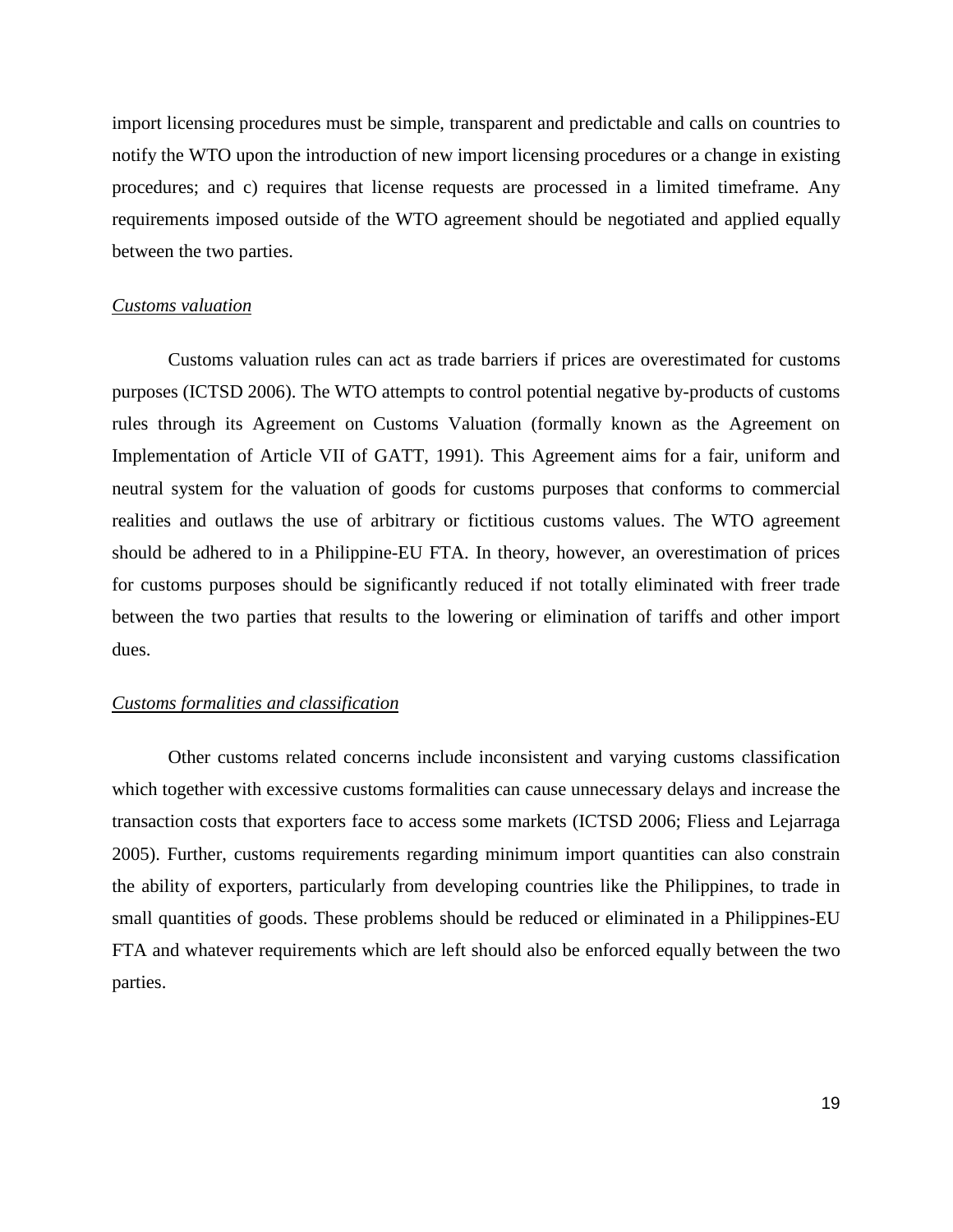## 5.2.2 Technical barriers to trade

TBTs include technical regulations, quality and composition standards, labelling, and source and origin information requirements (Ahmed 2006). In 1995, the Agreements on the Application of Measures on TBTs and SPS were established and entered into force during the Uruguay Round of Multilateral Trade Negotiations of the WTO to address the emerging debate over the use of standards in international trade (Chamsai and Siriraksophon 2011). Nations were asked to apply only those measures that are based on scientific principles, and only to the extent necessary and not constituting a disguised restriction on international trade. On TBTs, the agreements state that the technical measures applied by countries should not create unnecessary obstacles to international trade and have a legitimate purpose, and their cost of implementation should be proportional to the purpose of the measure. Furthermore, the agreements encourage the use of international standards consistent with the Codex Alimentarius Commission (CAC) food standards, guidelines and other recommendations or Codex. Below are TBTs which are potential constraints in the trade of fisheries products.

### *Traceability*

Traceability or product tracing is "the ability to follow the movement of a food through specified stage(s) of production and processing and distribution" as defined by Codex (Chamsai and Siriraksophon 2011, ICTSD 2006). A traced product could offer information on the origin of materials and parts, processing history, and the distribution and location of the product at various points in its production. Among others, product tracing makes it easy to pinpoint the source of a food safety problem very quickly. For instance, if there is product contamination, authorities can quickly determine exactly where the contaminated products originated. Without traceability it can take weeks to find the source of the problem and lengthy food safety scares can result. This in turn can lead to large recalls, unnecessarily discarded food and reduced consumer confidence.

Recently, governments and organizations around the world have been developing different systems on seafood traceability (Chamsai and Siriraksophon 2011). An example is Trace Fish or "Traceability of Fish Products" which was a project funded by the EU. The objectives were to bring together companies and research institutes to establish common views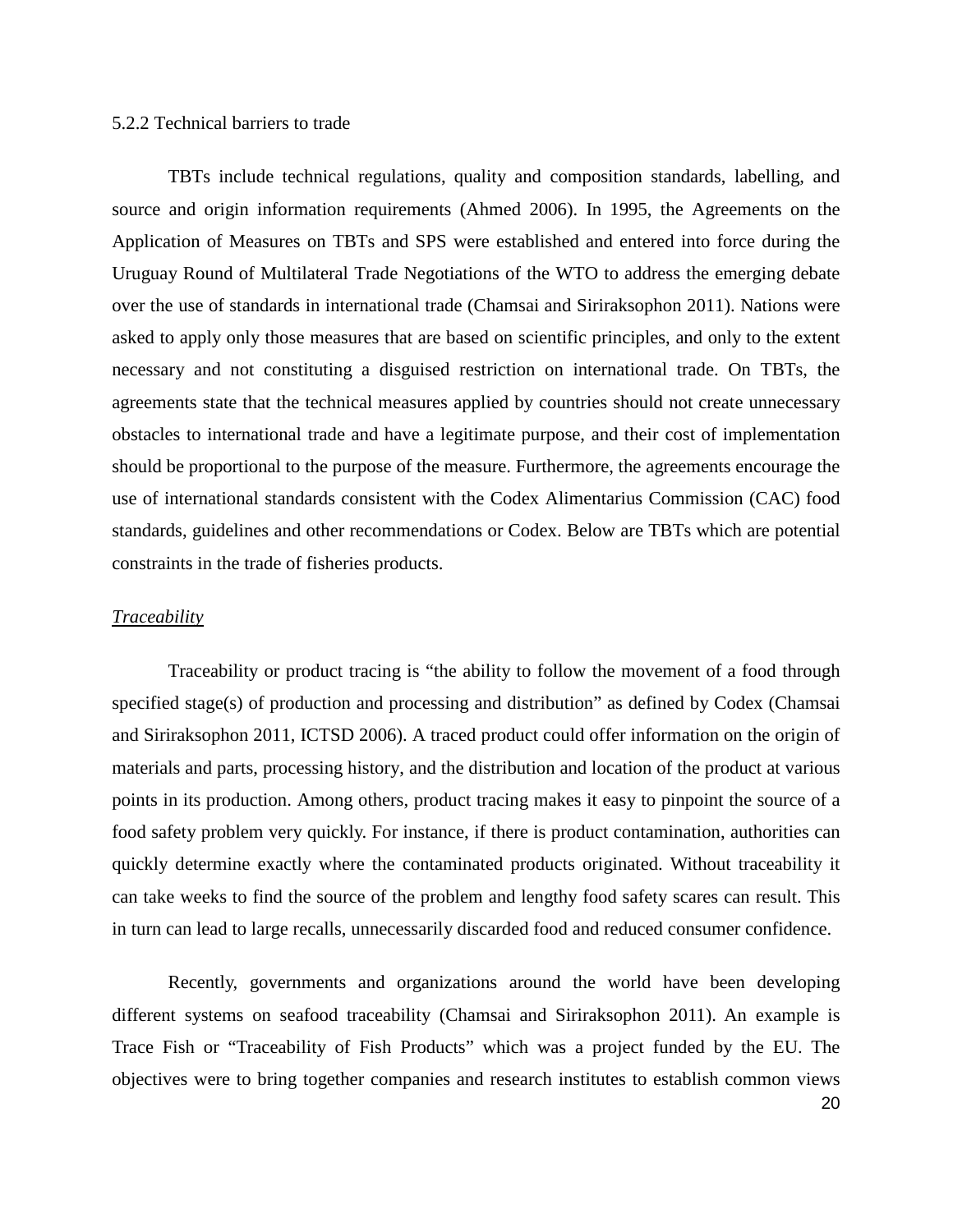with respect to what data should follow a fish product through the chain from catch/farming to consumer.

In developing countries, however, there is concern that traceability requirements may involve significant compliance costs on their part. This concern is particularly valid among exporting small and medium fishery enterprises in the Philippines. If Tracefish or a similar product trading system is to be implemented in a Philippines-EU FTA, demand for adherence on the part of Philippine exporters of fish products should be mindful of the financial costs to be incurred on their part. Efforts should be exerted to reduce the cost of compliance for instance through the provision of technical assistance on the part of the EU particularly to Philippine small-scale fish exporters.

#### *Eco-labelling*

Eco-labels are certifications given to products that are deemed to have fewer impacts on the environment than functionally or competitively similar products (ICTSD 2006). Ecolabelling usually links fishery products to their production processes and relies on life-cycle assessments of the environmental impacts of products. It is of special interest in international fish trade as is a potential tool to stimulate more responsible fisheries and aquaculture practices and hence improving sustainability (Chamsai and Siriraksophon 2011). However, although ecolabeling principles are consistent with the sustainability concepts, there are concerns that it is a barrier to trade due to the high compliance cost, lack of capacity to comply, and burden of compliance which fall on fisheries producers in exporting countries. These issues should be seriously considered in the drafting of a Philippines-EU FTA so as not to unduly burden Philippine fish producers and exporters.

### 5.2.3 Sanitary and phyto-sanitary measures

SPS aim to ensure that human and animal food is safe from contaminants, toxins, and diseases and covers all relevant laws, decrees, regulations; testing, inspection certification and approval procedures; packaging and labelling requirements directly related to food safety (Chamsai and Siriraksophon 2011). As in the case of TBTs, the Agreements on the Application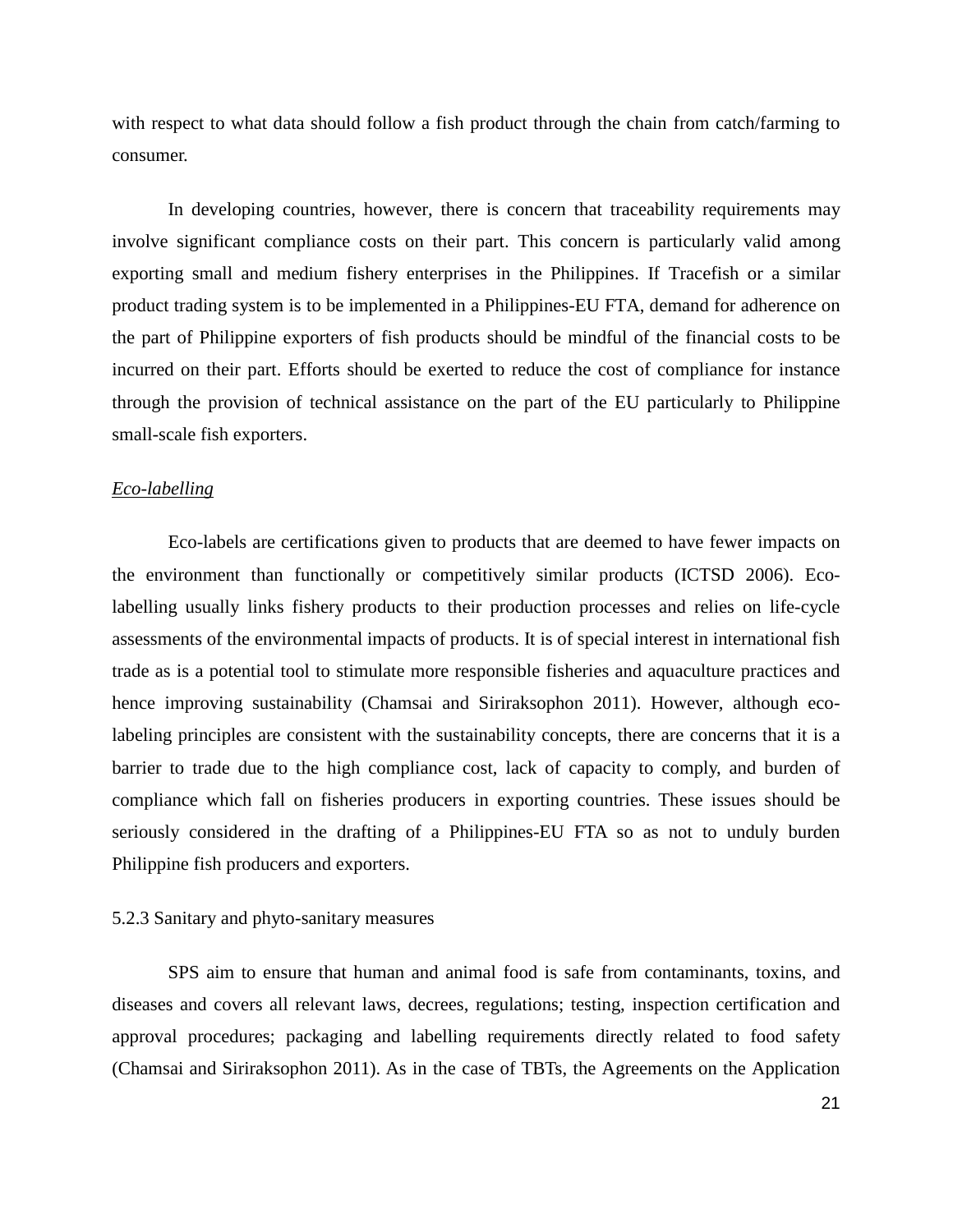of Measures on TBTs and SPS suggest the use of the Codex as well in the case of SPS. The agreements further state that where a WTO member considers that a higher level of sanitary protection than afforded by Codex is necessary, it will have to produce the scientific evidence to support its position based on valid and internationally accepted risk assessment techniques.

 Fish exporting countries face far more stringent SPS restrictions from the EU than from other markets (Ahmed 2006). In the past, for instance, the EU had imposed bans on seafood imports from developing countries citing food safety concerns in processing or contamination prior to catch. In aquaculture, in particular, the EU was strict on traces of chemicals such as antibiotics and fungicides that remain in the fish, and disease outbreaks among farmed animals. The EU continues to raise its SPS standards in recent years, for instance, through stricter residue monitoring for veterinary medicines and heavy metal contamination as well as more extensive labelling requirements.

There are important SPS related issues that should be considered in a Philippine-EU FTA. Firstly, the EU delegates authority for the implementation and enforcement of its food safety standards to the exporting country. This creates significant paper trails and other requirements that pose a major challenge especially to small local exporters in developing countries like the Philippines.

The second SPS related issue in the fisheries trade between EU and the Philippines is the 0.02 parts per million (ppm) in lead content in tuna and other fishery exports that the EU requires Association of southeast Asian Nations (ASEAN) to comply with. For some years now, ASEAN countries have been lobbying for the application of a 0.03 ppm maximum allowable lead content as specified in the Codex.

The third SPS-related issue is the use of Hazard and Critical Control Point (HACCP) method. This method was chosen by the Codex for ensuring the safety of a wide variety of foods provided on a commercial scale, including fisheries products. HACCP implementation, however, requires several substantial technical and economic resources (ICTSD 2006). Specifically, the science-based approach of HACCP to monitoring requires worker training and monitoring equipment and the internal auditing of HACCP-based systems also demands comprehensive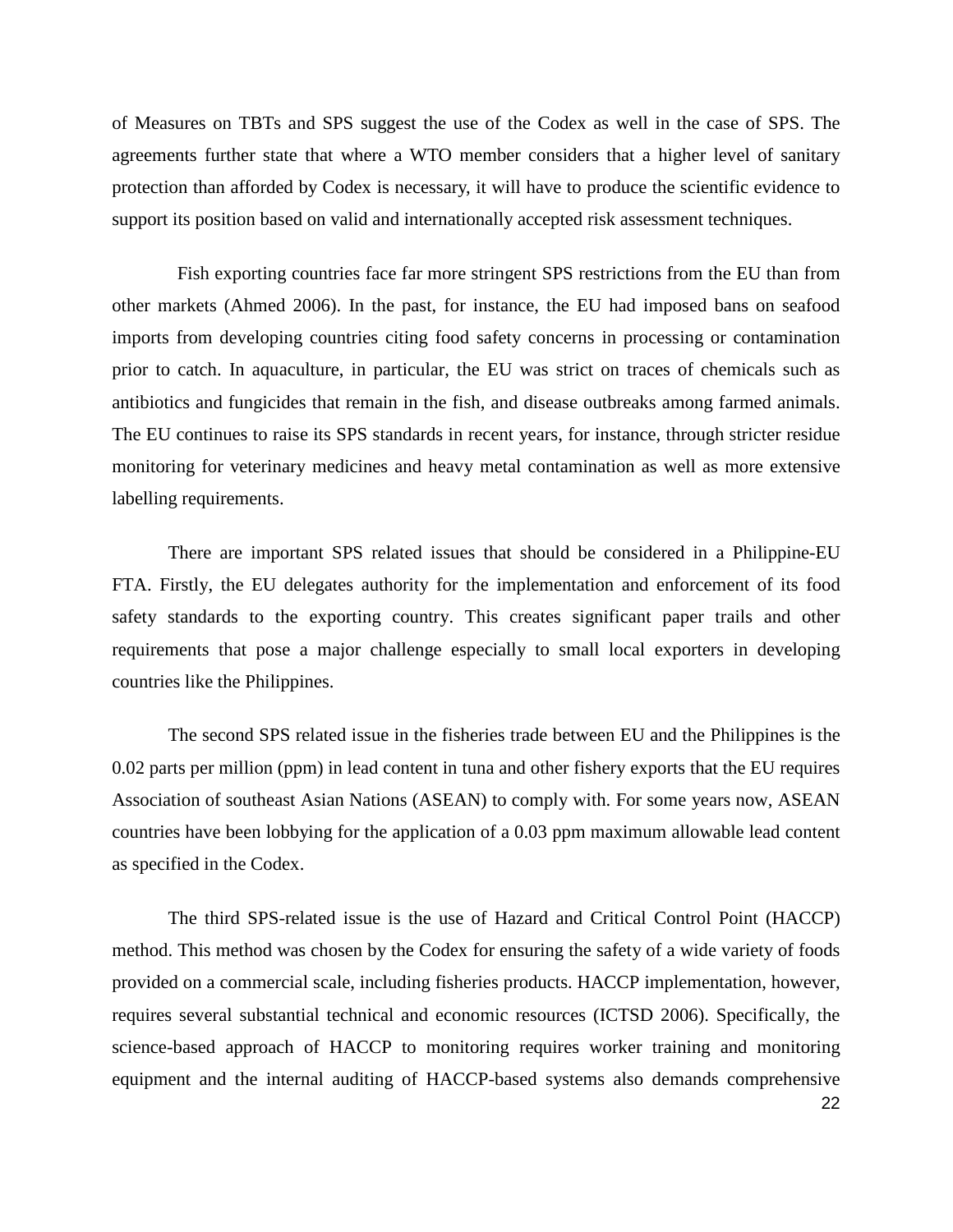record-keeping and the continuous integration of new technologies as they develop. The technical and economic requirements for HACCP may not be affordable particularly to small and medium fisheries enterprises in developing countries like the Philippines without outside assistance.

## *5.3 Other trade related issues*

#### 5.3.1 Fisheries subsidies

The EU is one of the subsidizers of the fishing industry among countries in the world (Coffey 2011). These subsidies have promoted the massive overcapacity of the European fishing fleet which is now two to three times greater than what is needed to fish sustainably. These also distort trade because they lower the cost of production of the EU fishing industry allowing it to trade fish at lower prices and giving it unfair advantage over international competition. While the Philippines has its own fisheries subsidies, they greatly pale in comparison to those of the EU.

A review of EU and Philippine fisheries subsidies is in order for Philippines-EU FTA purposes. In general, fisheries subsidies contributing to sustainable fisheries as well as to people's livelihoods and poverty alleviation should be permitted in both countries while those that promote unsustainable fisheries and over-exploitation as well as trade distortion should be abolished (Chamsai and Siriraksophon 2011).

#### 5.3.2 Fish dumping

Dumping is defined in the WTO Anti-Dumping Agreement as the exporting of produce at less than production cost to the material detriment of competitor industries in the importing country (Ahmed 2006). Under the Anti-Dumping Agreement, WTO members can impose antidumping measures (ADMs) on other members after an investigation is carried out and it is determined that dumping has occurred. There is no known incidence of dumping in the conduct of fish trade between the Philippines and the EU in the past. Nevertheless, effective measures should be put in place in the Philippines-EU FTA that would prevent this from happening in the future.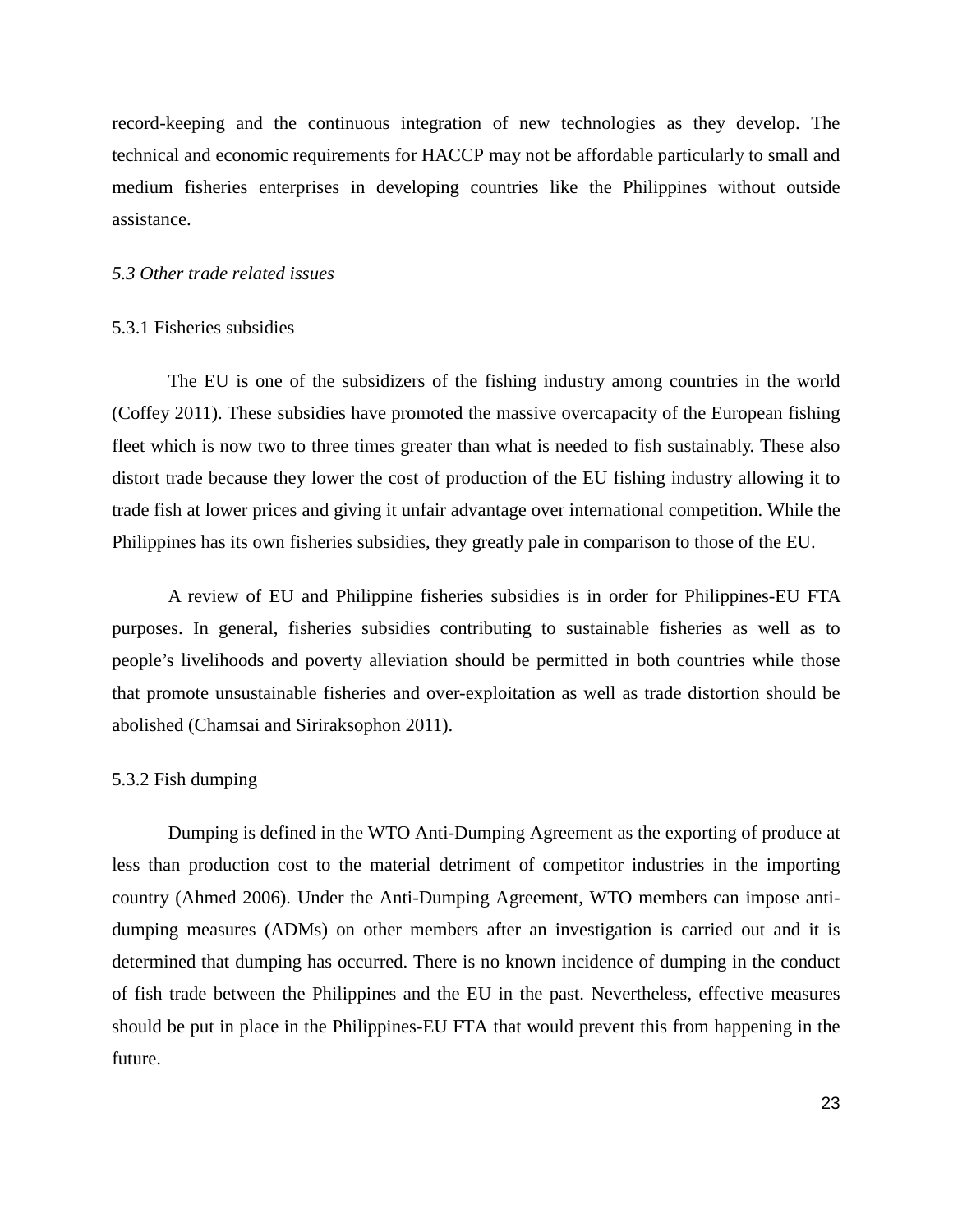#### 5.3.3 Fisheries access agreement

Coastal states or groups of states, like the Philippines and EU, have the discretion to allow the entry of foreign fishing fleets contingent into their fishing domains based on a number of conditions including reciprocity. At present, the EU has such agreements with several countries such as Norway, Iceland, the Baltic States, and the ACP countries under which it offers partners fishing opportunities in return for equivalent opportunities (ICTSD 2006). A fisheries access agreement between the Philippines and EU may not be important given the very far distance between the two parties. However, if a fisheries access agreement is to be negotiated as part or outside of an FTA, the Philippines has to be mindful in putting the interest of its fishing communities and the sustainability of local fisheries resources above EU investments and other perceived gains.

#### *5.4 Domestic constraints*

## 5.4.1 Limited fisheries trade infrastructure

To enhance its international trade position, the Philippines at present sorely needs improvements in its trade-related fisheries infrastructure, such as clean landing centers, good coastal roads, reliable electricity supply, telecommunications and efficient road transportation. It would be of great assistance if bilateral and multilateral aid agencies including those from the EU can help develop and invest in fisheries trade related infrastructure in the Philippines to assist the country in adequately meeting the quantity, quality and other trade requirements of the EU and other countries.

### 5.4.2 High cost of compliance to standards

As already emphasized earlier, complying with international and export market standards in fisheries products may imply significant costs on the part of Philippine exporters. This in turn may have the unwelcome effects of undermining the competitive advantage of the country as well as result in insurmountable barriers to trade for new Philippine exporters especially since regulations often shift the burden of responsibility to them (Ahmed 2006). Again and along this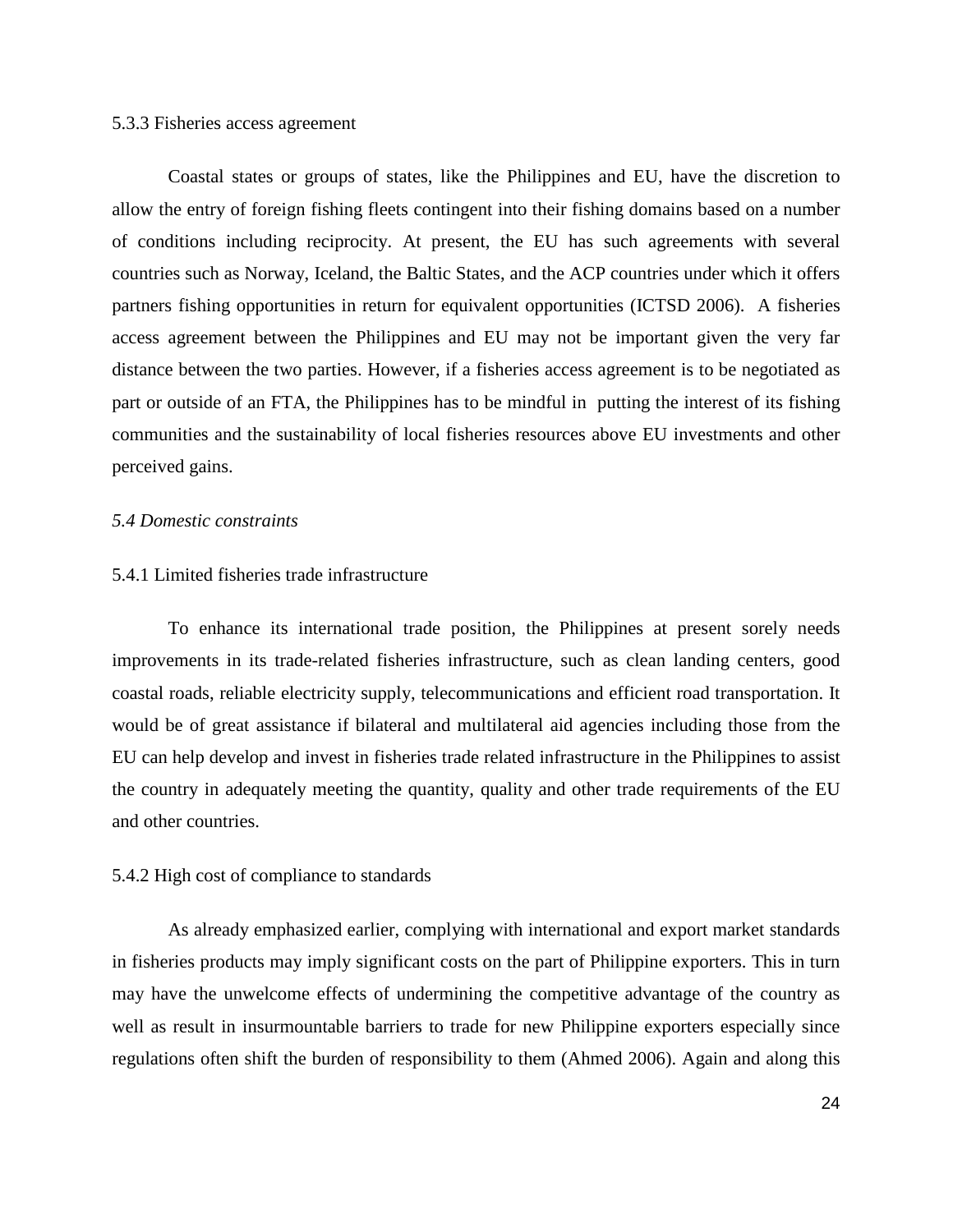line, the EU can help Philippine exporters particularly the small and medium enterprises lower the costs by providing technical and other forms of assistance in meeting the standards and requirements.

### 5.5.3 Inappropriate domestic fisheries policies

Some fisheries policies in the Philippines may be inappropriate when international trade, such as those with the EU, is being promoted. For one, export restrictions on milkfish fry, whether from the wild or hatchery-bred, may restrict local milkfish hatchery operators from producing milkfish fingerling for export as bait to EU and other importing countries. As a result, the market is now captured by neighboring milkfish fry producing countries such as Indonesia and Taiwan. This and other relevant fisheries policies should be reviewed to determine the possibility of allowing the exportation of hatchery-bred milkfish fry and promote the international fisheries trade position of the country.

### **VI. Impacts of Potential Philippine-EU FTA**

#### *6.1 Economic impacts*

Cororaton and Corong (2012) analyzed the impacts of a reduction in tariffs under a potential Philippines-EU FTA by assuming that a) all sectoral tariff rates on Philippine products entering the EU market were zero; b) all sectoral tariff rates on Philippine products sold to the rest of the world were fixed; c) all sectoral tariff rates on EU products entering the Philippine market were zero; and d) all sectoral tariff rates on products from the rest of the world entering the Philippine market were fixed. The results and findings of the study for the entire economy of the Philippines were summarized earlier in the review of relevant literature conducted for this work. The results and findings specifically for the Philippine fisheries are presented below (Table 7).

A mutual elimination of tariffs between the Philippines and EU due to the FTA would result to increases in the quantity and exports of fisheries products (seaweeds, ocean fishing including fish corals, shrimp, prawn and other aquaculture including marine culture) and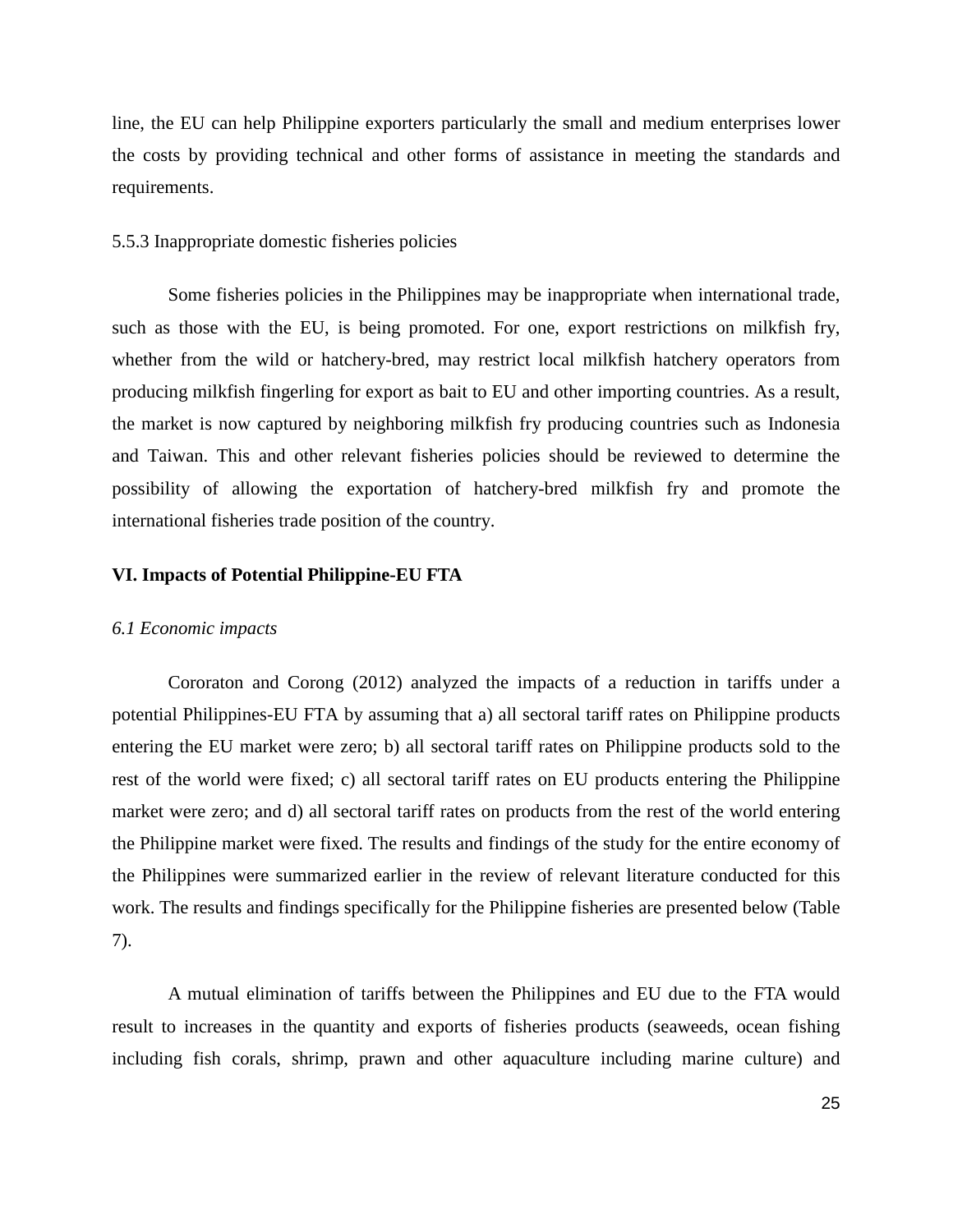industrial products (fish processing). These increases will be beneficial for the Philippine economy particularly in terms of improved production and balance of trade. Among the fisheries subsectors, seaweed farming, fish processing and ocean fishing in particular will benefit the most while aquaculture and pearl farming and gathering will benefit the least from the mutual elimination of tariffs.

| <b>Product Description</b>                                                    | Quantity<br>of Output | Quantity<br>of Exports | Quantity<br>of Imports |
|-------------------------------------------------------------------------------|-----------------------|------------------------|------------------------|
| <i>Fisheries products</i>                                                     |                       |                        |                        |
| <b>Seaweeds</b>                                                               | 0.7975                | 0.7998                 | 0.4474                 |
| Ocean fishing (including fish corals)                                         | 0.2164                | 0.0000                 | 0.0000                 |
| Shrimp, prawns and other aquaculture<br><i>(including)</i><br>marine culture) | 0.1489                | 0.3325                 | $-0.3528$              |
| Pearl culture and pearl shell gathering                                       | 0.1383                | 0.3375                 | $-0.1768$              |
| Inland and coastal fishing                                                    | 0.0894                | 0.0000                 | $-0.0444$              |
| Industrial products<br>Fish processing                                        | 0.4781                | 1.9262                 | 1.6568                 |

# **Table 7: Effects of Mutual Elimination in Tariffs in Fisheries Products Due to a Potential Philippine-EU FTA (% Change)**

Source of data: Cororaton and Corong (2012)

On the other hand, a mutual elimination in tariffs between the Philippines and EU due to the FTA will have mixed results in terms of fisheries imports. Imports of aquaculture, pearl culture and pearl gathering products will decrease which improve the balance of trade. However, imports of processed fish products and seaweeds will increase which will lower the balance of trade. In percentage terms, the fall in imports of fisheries products is highest among aquaculture products while the increase in imports is highest for processed products. Thus, processed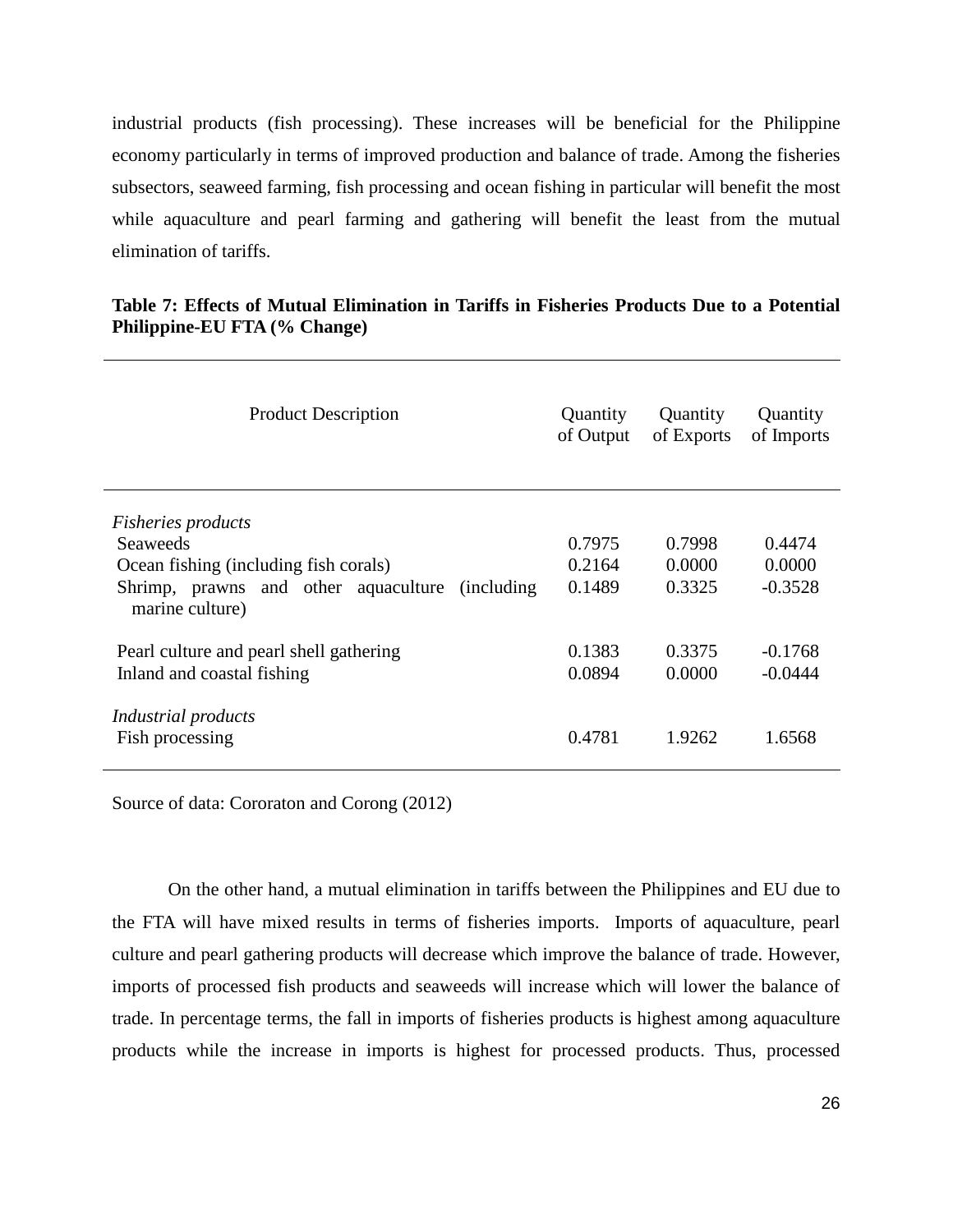products will benefit most from the FTA while aquaculture products will be disadvantaged the most.

It should also be mentioned that an elimination of tariff that will reduce the prices and increase the quantities of fisheries products exported to the EU as predicted by Cororaton and Corong will likely diversify the countries within the EU importing these products beyond the current list dominated only by a few countries. It will also likely diversify the fisheries products exported to the EU which is presently dominated only by processed products particularly tuna. This is because the lower prices and higher quantities will make the fisheries products more affordable to more people in more countries within the EU.

### *6.2 Distributional impacts*

Cororaton and Corong argued that overall in the Philippines, a bilateral reduction in tariffs in the RP-EU FTA that reduces commodity prices also increases real household incomes. As a result, the overall poverty incidence will decline from 26.3 percent to 26 percent indicating that the FTA may be poverty reducing. Furthermore, Cororaton and Corong asserted that the decline in the poverty gap and poverty severity will be higher than the poverty incidence, which implies that those households which are far below the poverty threshold benefit the most from the bilateral tariff reduction under the Philippines-EU FTA.

For his part, Kurien (2004) argued that in general, the effect on freer trade of fisheries products had a negative albeit insignificant impact on Filipino fishermen. It stated that smallscale fisheries, in particular, did not get the full benefits because of the monopsonistic structure of the chain of custody of procurement particularly for tuna exports. Furthermore, of the commercial fishers who were the primary suppliers of tuna for export processing, very few were owner operators and the rest got merely the crew share or wages which were not necessarily raised because some of their catch was exported. Kurien further explained that fish imports had the most adverse impact on the commercial fishers due to the similarity of the imported products to their catch. In the case of shrimp farmers, on the other hand, Kurien explained that this subsector initially made significant gains from international trade but their incomes have been declining recently.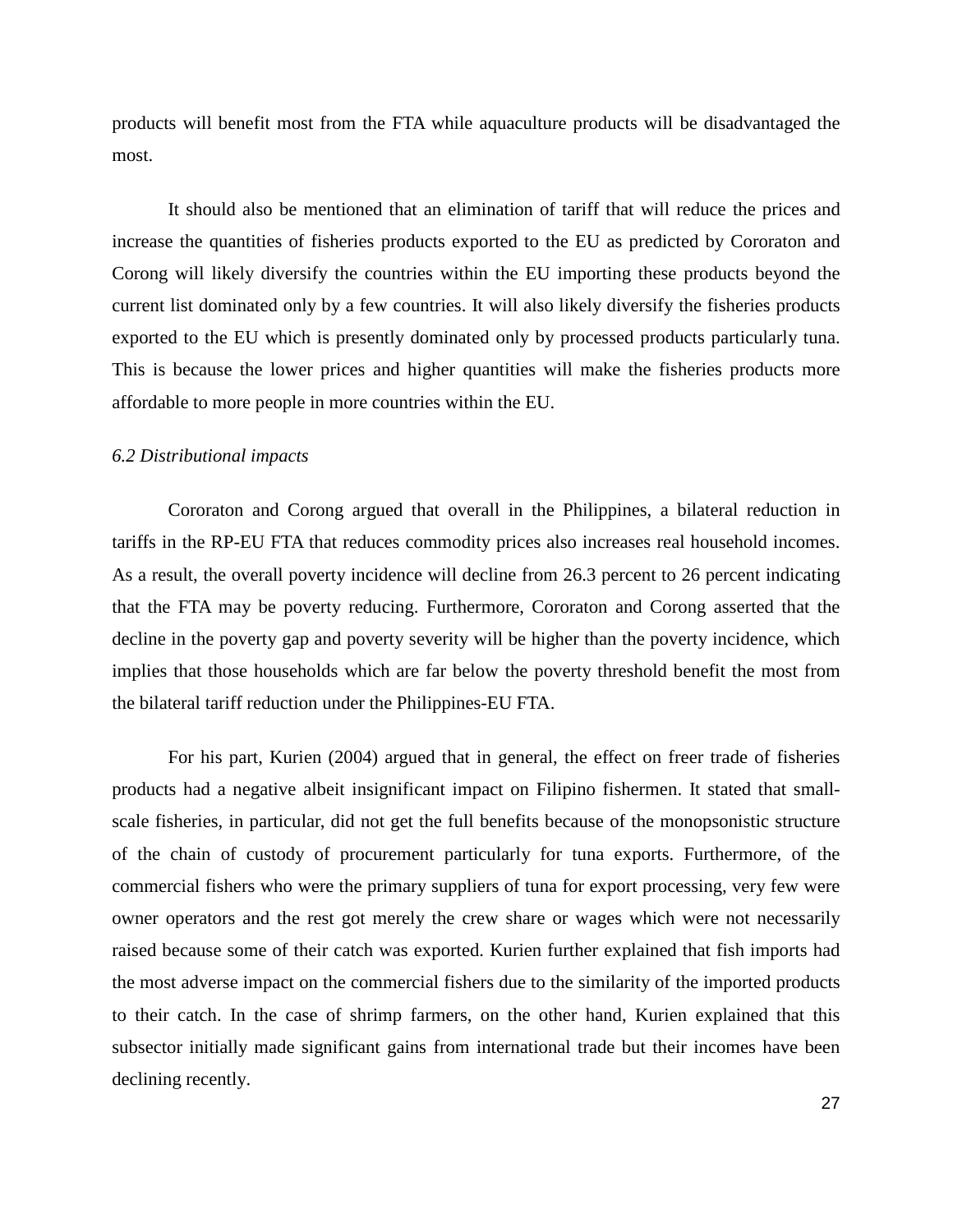Kurien further argued that the effect on freer trade of fisheries products had an insignificant and positive or negative impact on workers in the Philippine fish processing industry where many workers were women. On the negative side, because of the hot and humid conditions, the work in the canneries is tiring and involves long periods of standing which may have health implications particularly for the women. The importation of fish further affect another group of women fish workers, those selling locally caught fish in the wet markets. The imported fish may compete with the local fish sold by them so as a result the women may have to bear the loss from unsold fish as a consequence.

Kurien further explained that the freer trade of fisheries products had an insignificant and negative impact on Philippine fish consumers. While fish imports have brought relief to consumers because of their cheaper prices, the real problem is the limited purchasing power particularly among the poor to access fish and all other foods produced locally. Thus, even fish farmers producing tilapia originally for domestic sale, for instance, may be looking for export markets following low domestic demand coupled with higher prices in the international markers.

### *6.3 Impact on fisheries resources*

Kurien further argued that freer trade of fisheries products had a significant and negative impact on Philippine fish stocks and resources. Due to intense fishing motivated by exportation, the tuna stocks in the country have diminished due to excessive fishing of juveniles following extensive use of aggregating devices called *payao*. While this helps the fisher to catch easier, in the long run it harms the stock. Shrimp aquaculture driven by exportation has also led to destruction of over 300,000 hectares of mangroves which in turn has affected the nursery areas for all varieties of fish. Thus, increased exportation in the future brought about by the Philippines-EU FTA would likely exacerbate the ongoing overexploitation of fisheries stocks and resources if left unchecked.

In contrast, it should also be pointed out here that the increased importation of fish due to freer trade such as under Philippines-EU FTA will increase fish supply in the domestic market and per se help decrease the pressure on fisheries stocks resources. In this case, the substitution of imported fish for local fish would have a positive contribution to the conservation of fisheries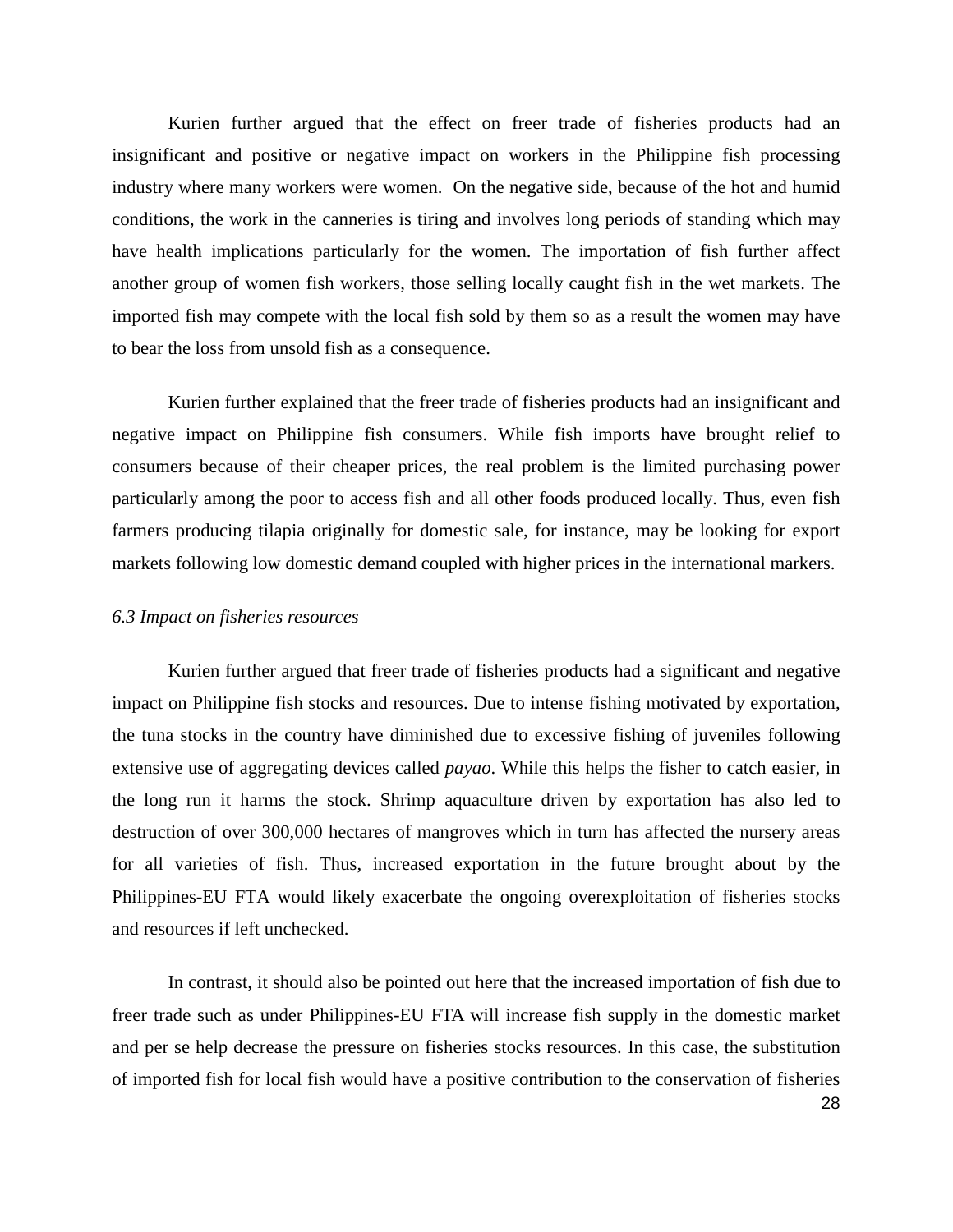stocks and resources in the country.

#### *6.4 Gainers and losers*

Based on above discussions, the likely gainers in the Philippines from fisheries trade under a Philippines-EU FTA are the a) processors and exporters of fish who will benefit from an increased fish demand from the EU; b) fish consumers in general who will gain from lower fish prices driven by the supply of imported fish; c) overall economy which will experience increased fish production and exports as well as improved balance of trade; and d) the poor in the country, including those in fisheries, who will enjoy lower commodity prices, increased incomes and reduced poverty. On the other hand, the potential losers are the a) small-scale fishermen who will face lower prices for their catch due to increased competition from imported fish; b) small-scale fish processors and marketing agents, including women, who will also face lower prices for their products; and c) fish stocks and fish resources which will be abused even further if the increased fisheries trade brought about by the FTA results to unsustainably managed exploitation. The magnitudes of most of the aforementioned positive and negative economic, distributional and environmental impacts of a Philippines-EU FTA, however, were not estimated from past studies.

### **VII. Summary and conclusion**

This study assessed the likely economic, distributional and fisheries resource impacts of a potential free trade agreement (FTA) between the Philippines and EU on the fisheries sector of the former. The study used secondary data from institutional sources and results of relevant past studies. Among others, the study found that a) elimination of tariffs will likely increase fisheries outputs and exports as well as help reduce poverty in the fisheries sector and the general population; b) elimination of tariffs will likely diversify the currently limited country destinations and number of exported fisheries products of the Philippines to the EU; c) other than tariffs, there are non-tariff measures that significantly impede freer flow of fisheries products from the Philippines to the EU; d) some participants in the Philippine fisheries sector will gain from an FTA while others while lose but the net benefits to the sector and economy still needs to be measured; and e) increase in fisheries exports due to the FTA will likely worsen further fisheries resource overexploitation but, on the other hand, the inflow of cheaper imported fish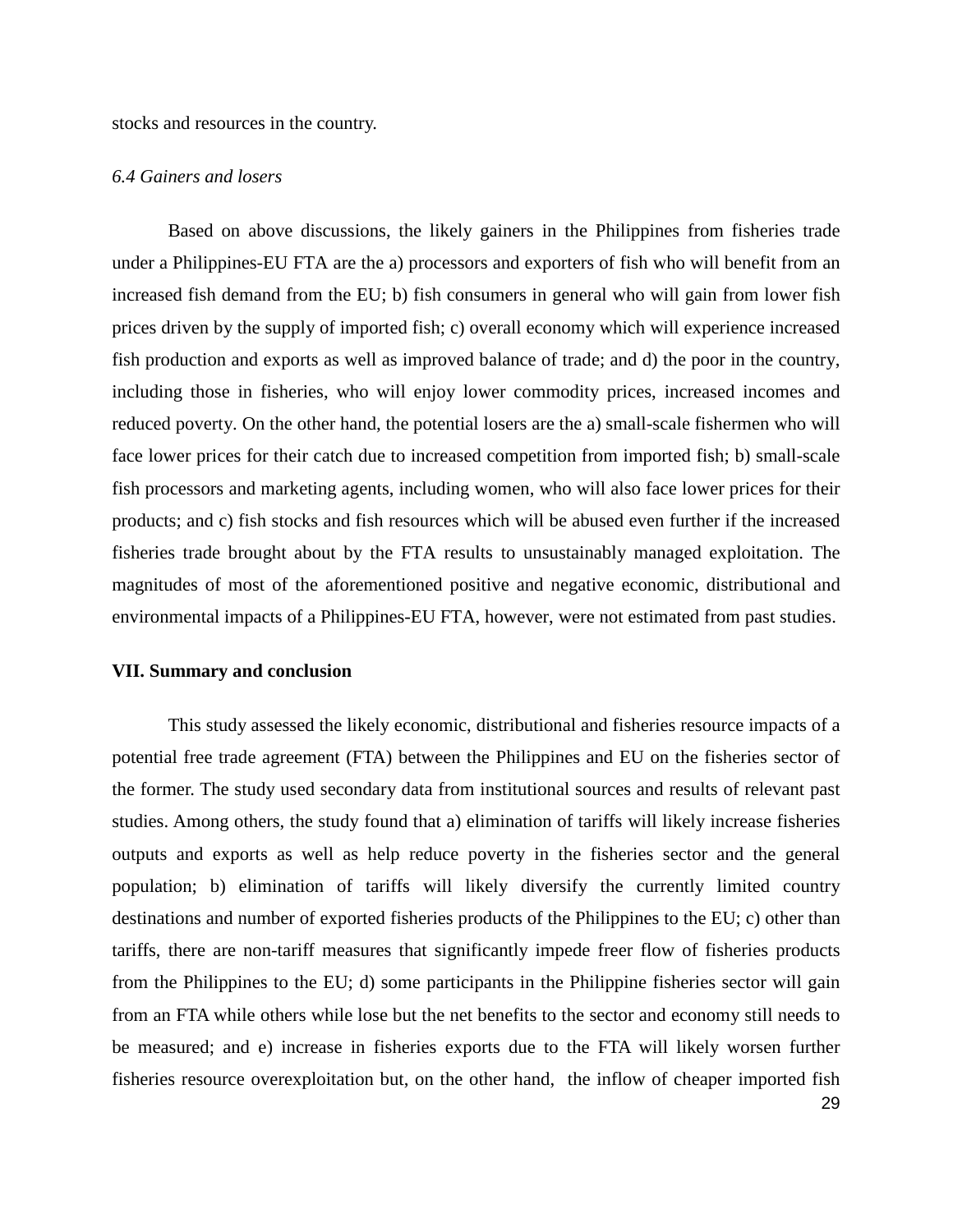will tend to reduce the overexploitation.

The study concludes that if a Philippines-EU FTA materializes, it should not only significantly reduce or eliminate tariffs in fisheries products but also the NTMs that currently impede the freer flow of trade and place the Philippine fisheries sector at a disadvantage. Furthermore, since in the event of an FTA there are likely losers in fisheries such as the local poor fishermen and other small scale players, the government should provide some form of safety nets for them. Thirdly, since freer trade could potentially worsen the exploitation of already overfished fisheries stocks and resources, the government must implement the proper resource and environmental management that will allow sustainable exploitation even with increased fisheries trade. Finally, to allow a better analysis of the impacts of free trade on the fisheries sector, research should determine not just the direction of such impacts but their magnitudes in totality, on the net, and individually for all the affected participants in fisheries and the whole economy.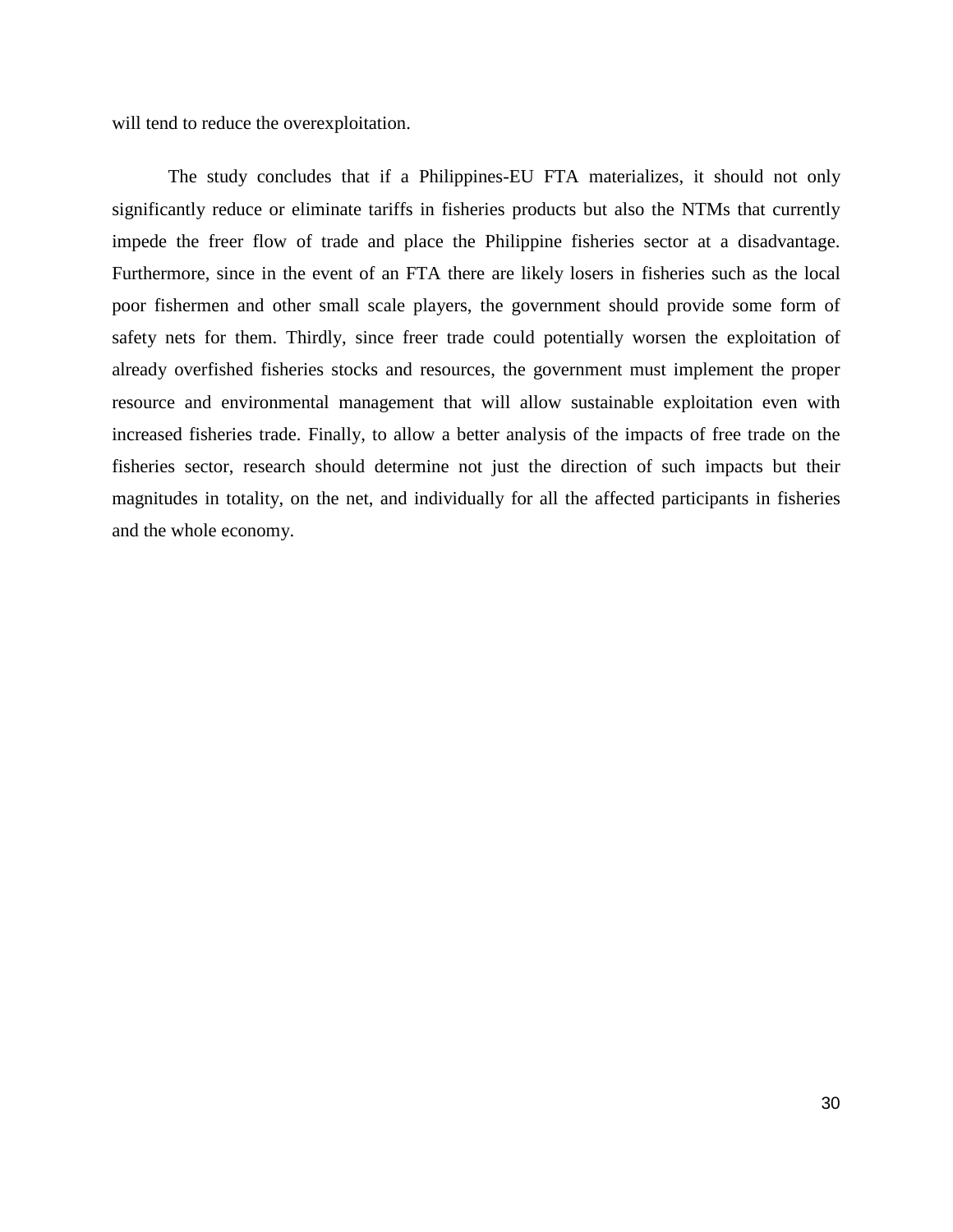## **References**

Ahmed, M. 2006. *Market Access and Trade Liberalisation in Fisheries*, ICTSD Natural Resources, International Trade and Sustainable Development Series Issue Paper No. 4, International Centre for Trade and Sustainable Development, Geneva, Switzerland.

Bureau of Fisheries and Aquatic Resources. Various Years. Philippine Fisheries Profile.

- Boumellassa, H., Y. Decreux and L. Fontagné. 2006. Economic Impact of a Potential Free Trade Agreement (FTA) Between the European Union and ASEAN. Commission of the European Union – Directorate-General for Trade. 41 p.
- Chamsai, S. and S. Siriraksophon. 2011. Sub-theme 5.1 Addressing Emerging International Fish Trade Concerns to Support the Sustainable Development of Fisheries. Theme 5. The ASEAN-SEAFDEC Conference on Sustainable Fisheries for Food Security Towards 2020 "Fish for the People 2020: Adaptation to a Changing Environment" 13-17 June 2011, The Sofitel Centara Grand Bangkok Hotel, Thailand 10 p.
- Coffey, C. 2011. Reforming EU Fisheries Subsidies. A Joint NGO Discussion Paper and Technical Resource. World Wildlife Fund for Nature (Copyright). 34 p.
- Cororaton, C. B. and E. Corong. 2012. Analysis of the Economic Effects of the Philippine-European Union Free Trade Agreement ((RP-EU FTA). Draft. 47 p.
	- \_\_\_\_\_\_\_\_\_\_\_\_\_\_\_. 2011. Proposed Specification of an Economic Simulation Model for Trade Policy Analysis in the Philippines. Trade Related Technical Assistance Project 2 (EuropeAid/126687/SER/PH), Philippines. 32 p.
- European Union. 2012. Facts and Figures on the Common Fisheries Policy Basic Statistical Data. 2012 Edition, Printed in Belgium. 47 p.
- Fliess, B. and Lejarraga, I. 2005. *Analysis of Non-Tariff Barriers of Concern to Developing Countries*. OECD Trade Policy Working Paper No. 16. Organisation for Economic Cooperation and Development. Paris. France. Food and Agriculture Organization. No Date. Fishery and Aquaculture Country Profile : Philippines.
- Food and Agriculture Organization. No Date. Fishery and Aquaculture Country Profile : Philippines.
- Forum Fisheries Agency. 2010. Fisheries trade-related regulation. FFA Fisheries Trade News. Volume 3: Issue 9 September 2010.

Grieve, C. 2001. Reviewing the Common Fisheries Policy EU Fisheries Management for the 21<sup>st</sup>